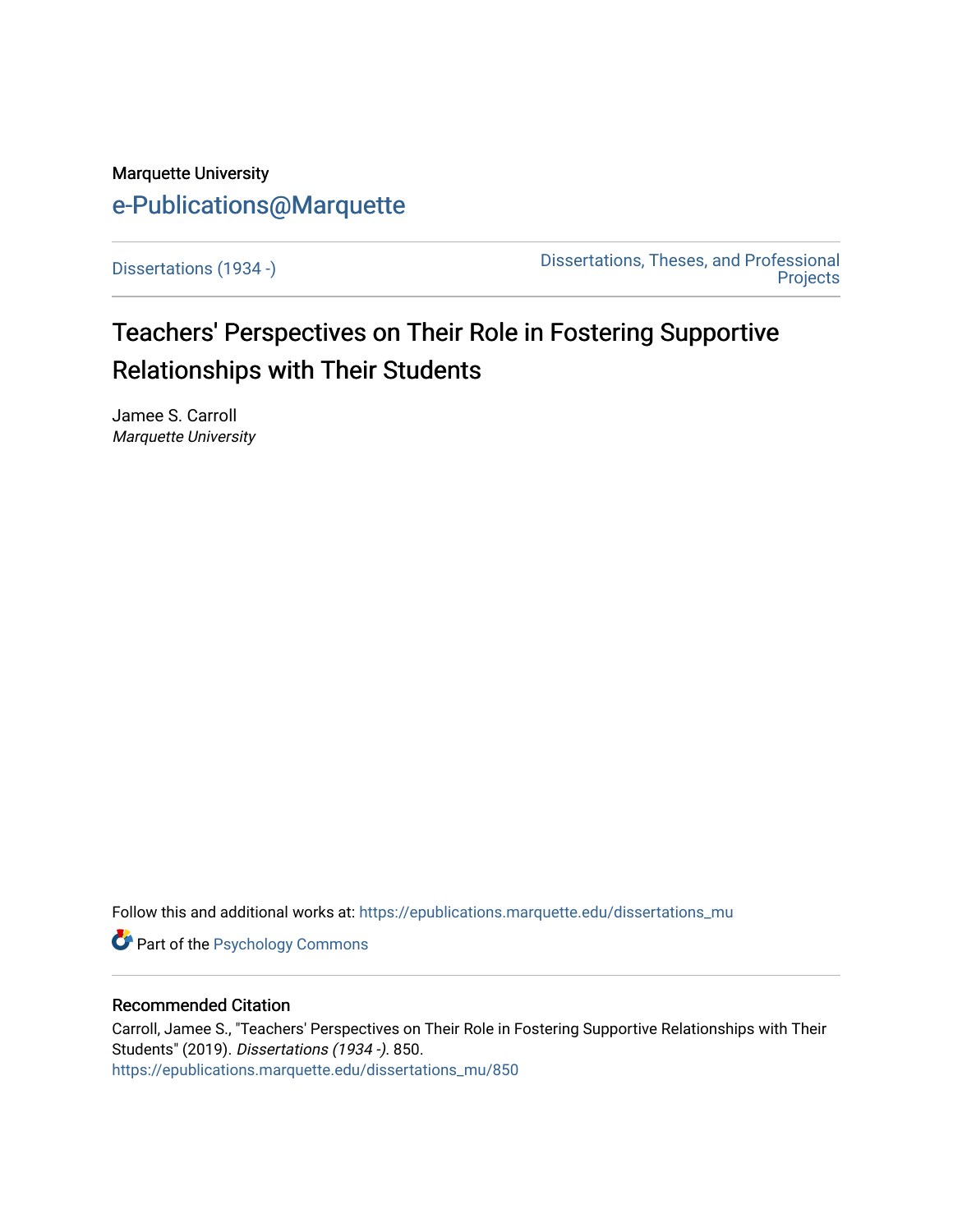## TEACHERS' PERSPECTIVES ON THEIR ROLE IN FOSTERING SUPPORTIVE RELATIONSHIPS WITH THEIR STUDENTS

by

Jamee Carroll, B.S.

A Thesis submitted to the Faculty of the Graduate School, Marquette University, in Partial Fulfillment of the Requirements for the Degree of Master of Science

> Milwaukee, Wisconsin May 2019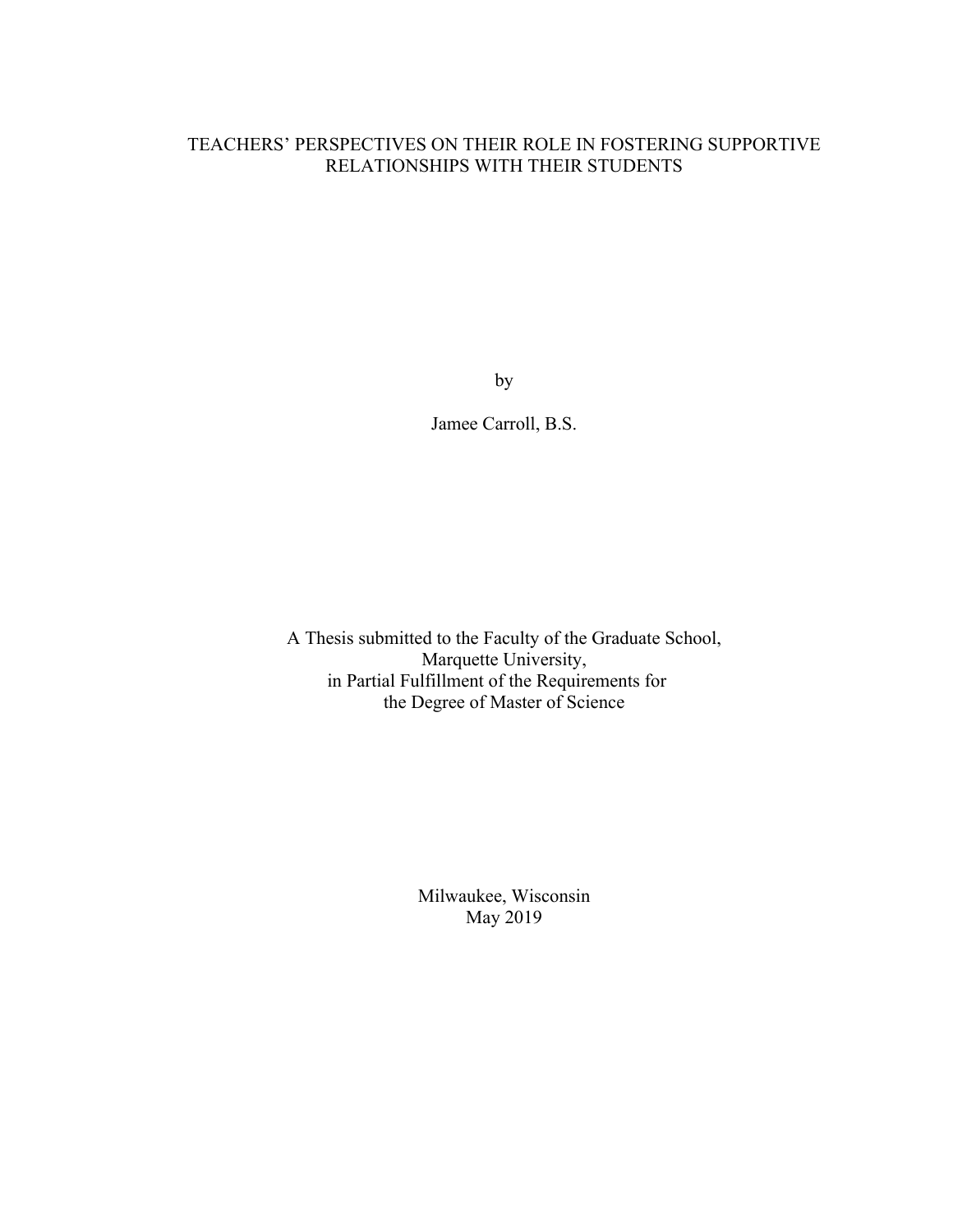## ABSTRACT TEACHERS' PERSPECTIVES ON THEIR ROLE IN FOSTERING SUPPORTIVE RELATIONSHIPS WITH THEIR STUDENTS

Jamee Carroll, B.S.

Marquette University, 2018

Adolescence is a critical developmental period when the risk for developing several mental health disorders and problem behaviors increases. Promoting *resilience*, which describes healthy functioning in the presence of adversity, can be beneficial to this population (Masten, 2014). Supportive relationships with caring, competent adults contribute to the promotion of resilience in adolescents. Research demonstrates that teachers can serve in this role (Yeung & Leadbeater, 2010). While there is evidence in the literature regarding the benefits of supportive teacher-student relationships for positive youth outcomes and school climate, there is little empirical research on the factors that serve to cultivate these relationships.

The current study examined teachers' perspectives on their role in fostering supportive relationships with their students. Specifically, researchers examined associations among teachers' beliefs about addressing student mental health needs, operating from a growth mindset, and committing to implementing programs that support student well-being and the school climate more generally, and how teachers' beliefs were associated with students' outcomes. It also examined whether longer implementation of a resilience-based program was associated with more positive student outcomes. Results suggested a range of effect sizes among the variables, namely a significant positive correlation among teachers' ( $n = 621$ ) and students' ( $n = 4793$ ) perspectives on school climate. Additionally, schools with longer duration of the resilience-based program were associated poorer outcomes. Potential explanations and implications are discussed.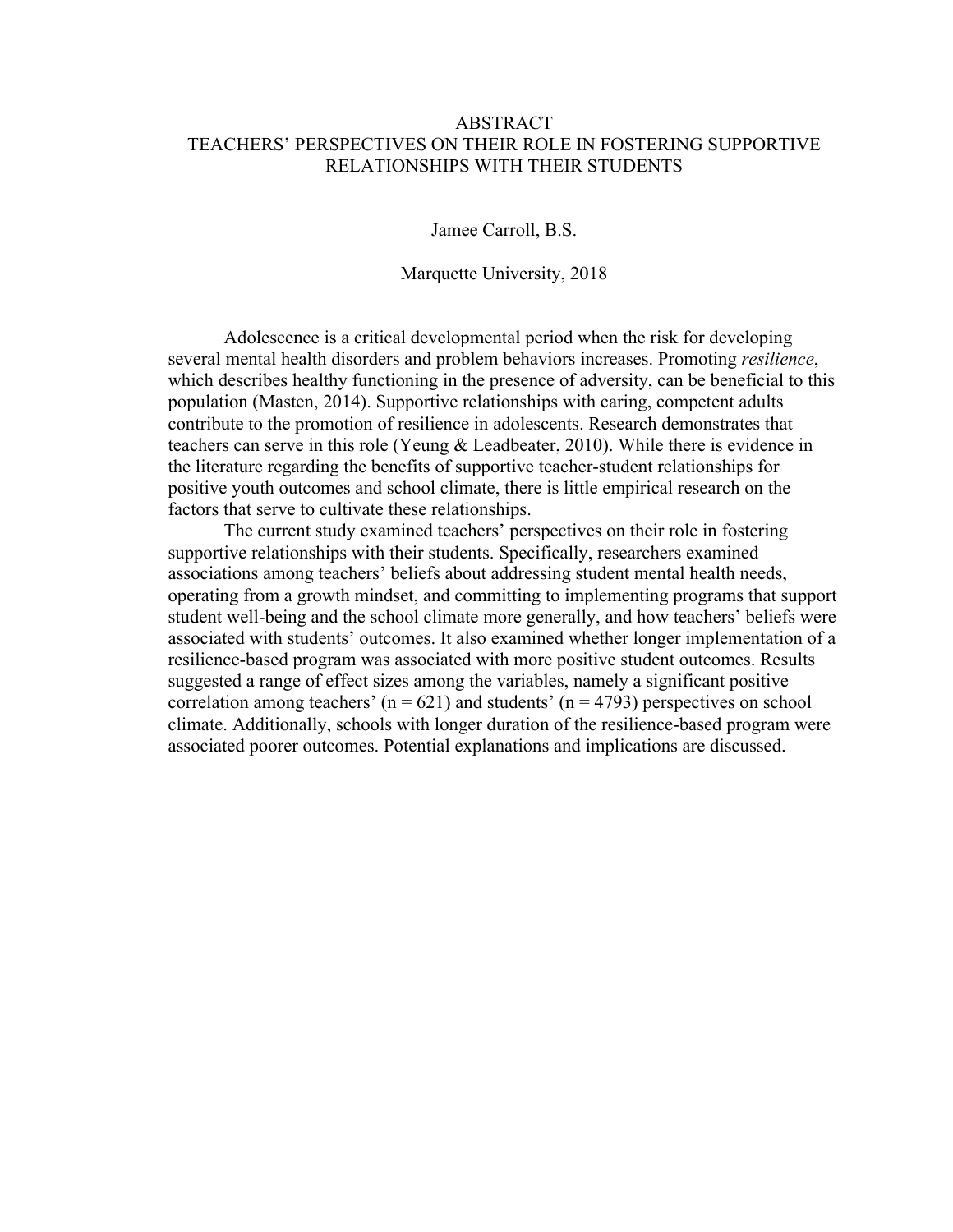#### ACKNOWLEDGMENTS

## Jamee Carroll, B.S.

I would like to extend my most sincere thanks to my research mentors, Dr. John Grych and Dr. Astrida Kaugars, for their commitment to overseeing this project, in addition to their ongoing support and encouragement toward me. I would also like to thank my committee members, Dr. Alyson Gerdes, Dr. Simon Howard, and Dr. Melissa Gibson, for their guidance and support. Finally, I would like to thank my family and friends who pushed me forward when I needed it.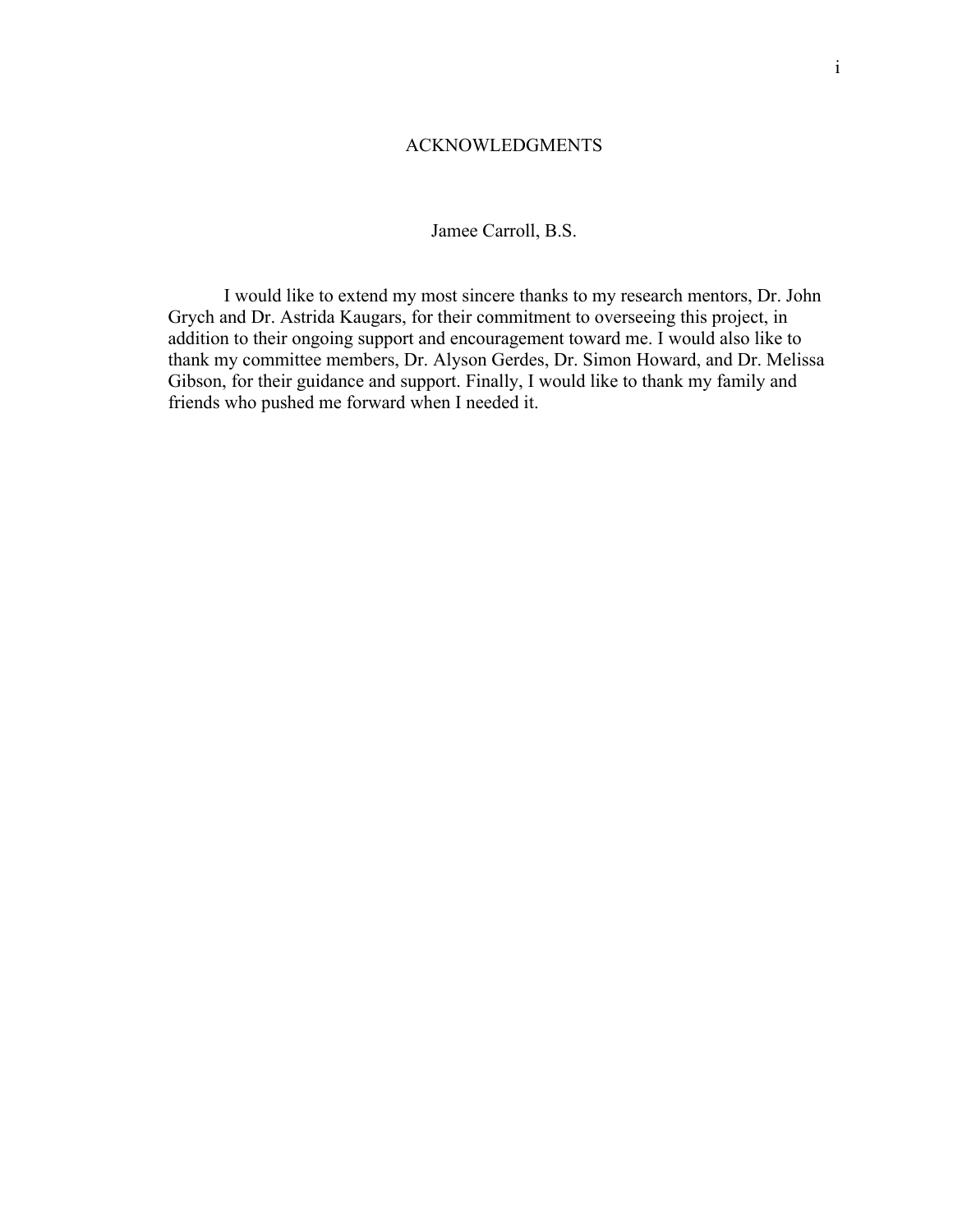## TABLE OF CONTENTS

| <b>CHAPTER</b> |    |  |
|----------------|----|--|
| $\mathbf{I}$ . |    |  |
|                |    |  |
|                |    |  |
|                |    |  |
|                |    |  |
| II.            |    |  |
|                |    |  |
|                |    |  |
|                | b. |  |
|                |    |  |
|                |    |  |
|                |    |  |
| III.           |    |  |
|                |    |  |
|                |    |  |
|                |    |  |
| IV.            |    |  |
|                |    |  |
|                |    |  |
|                |    |  |
| V.             |    |  |
|                |    |  |
|                |    |  |
|                |    |  |
|                |    |  |
| VI.            |    |  |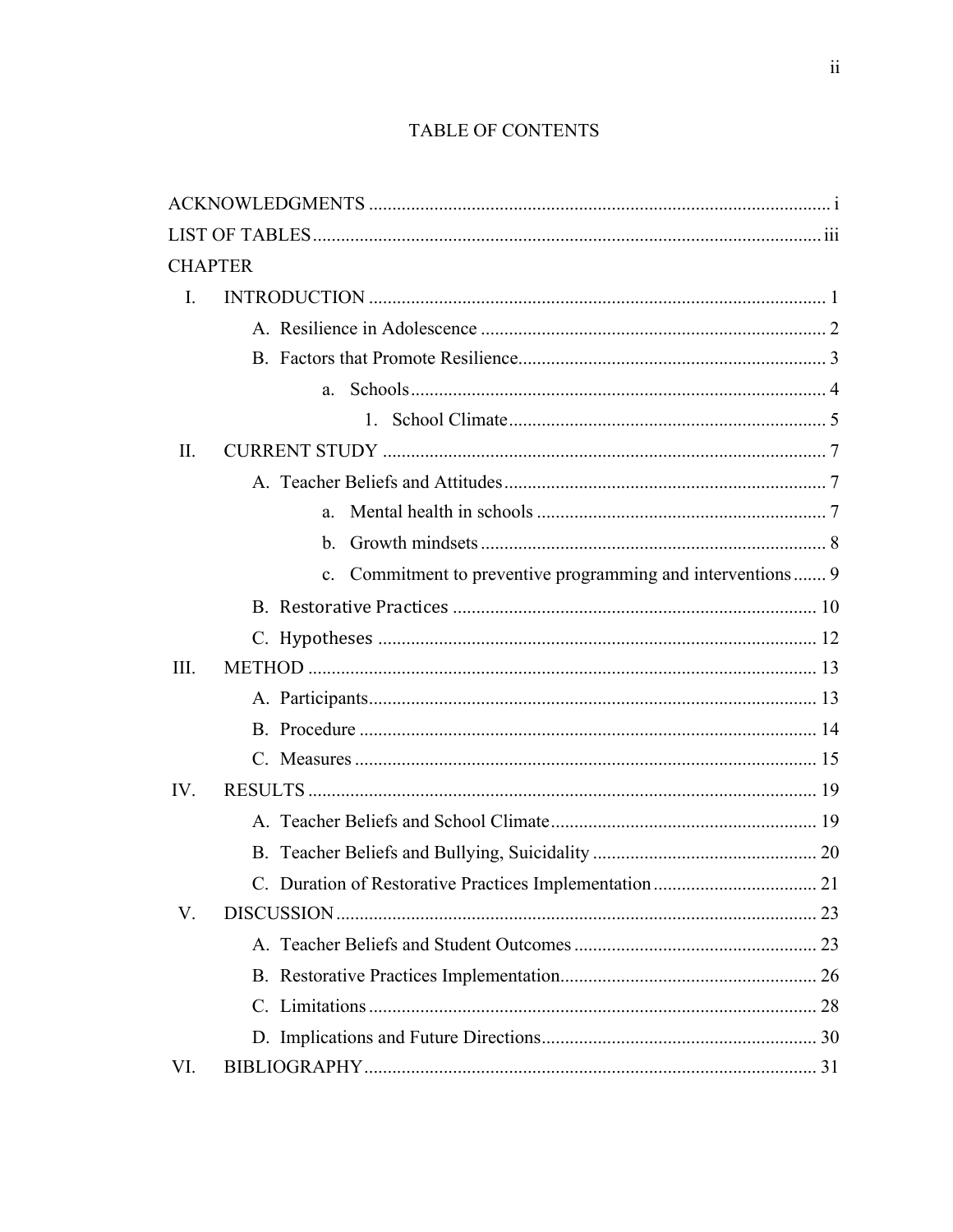## LIST OF TABLES

| Table 4. Independent Samples T-Tests for YRBS Bullying and Suicide Items by Duration |  |
|--------------------------------------------------------------------------------------|--|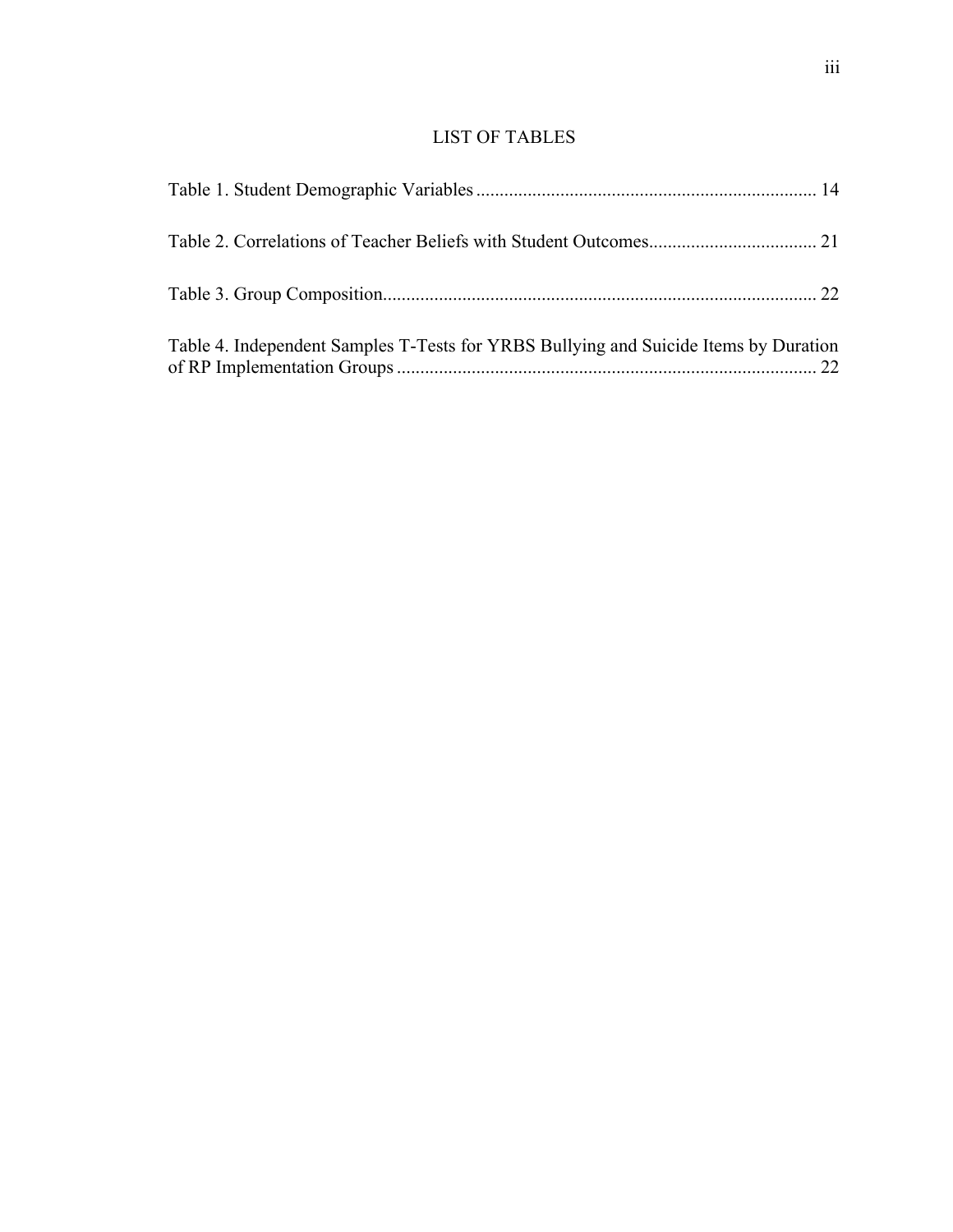#### **Introduction**

Adolescence is a critical developmental period when the risk for developing several mental health disorders and problem behaviors increases. Promoting *resilience*, which describes healthy functioning in the presence of adversity, can be beneficial to this population (Masten, 2014). Supportive relationships with caring, competent adults contribute to the promotion of resilience in adolescents. Previous research has focused on adolescent resilience in the context of families, specifically parental figures, and how they offer a significant supportive relationship for adolescents during this crucial developmental period. However, adolescents spend the majority of their waking hours in school, and thus schools represent a potentially powerful context for promoting resilience as well. In school, teachers have the most direct and prolonged contact with students, which provides them with key opportunities to foster these essential supportive relationships. While there is evidence in the literature regarding the benefits of supportive teacher-student relationships for positive youth outcomes and school climate, there is little empirical research on the factors that serve to cultivate these relationships. The current study examined teachers' perspectives on their role in fostering supportive relationships with their students. The beliefs and attitudes that teachers have about their students and their role in promoting students' development are likely to guide their behavior toward them. The current study examined associations among teachers' beliefs about addressing student mental health needs, operating from a growth mindset, and committing to implementing programs that support student well-being and the school climate more generally. It was proposed that in the presence of these beliefs and attitudes, teachers can better contribute to creating a positive school climate, which in turn would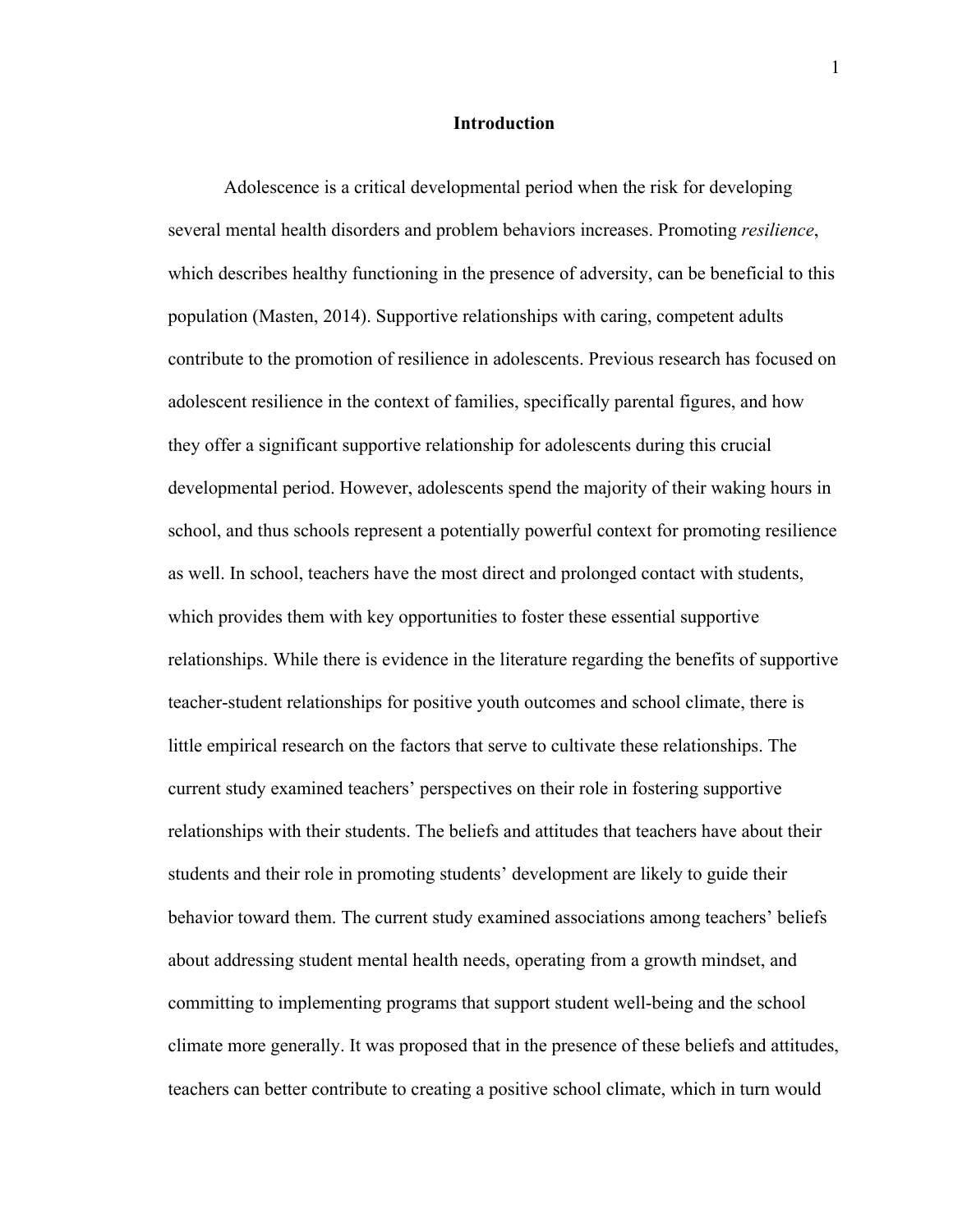be associated with fewer instances of bullying and suicidal ideation among students. The findings suggest that teachers' beliefs are associated with student outcomes, though not necessarily in the directions hypothesized. However, the findings provide insight into the difficulty of translating beliefs into practices, and may help guide future studies.

#### **Resilience in Adolescence**

Adolescence is a time of increased risk for the development of psychopathology (Masten, 2014). Since 2014, the national rate of mental health disorders in adolescents has risen steadily, with as many as one in five adolescents reporting having any mental health issue (Substance Abuse and Mental Health Services Administration [SAMHSA], 2014). Many adolescents are also exposed to adverse childhood experiences (ACEs), which have been linked to poor health outcomes in childhood and adulthood (Poulton et al., 2002). According to the 2011-2012 National Survey of Children's Health (NSCH, 2012), 48% of children and adolescents experienced one or more ACEs in their lifetime. Moore and Ramirez (2016) found that adolescents who experience more ACEs are more likely to experience psychological problems.

However, not all adolescents exposed to adversity experience poor outcomes (Masten, 2014). Resilience is defined as healthy functioning following exposure to adversity (Masten, 2014) and is a function of the stressors experienced and the internal and external resources available to the individual at a given time (Zautra, Hall, & Murray, 2010). The conceptualization of resilience as a state implies malleability and the potential for change and suggests that it can be fostered through prevention and intervention efforts (Henderson, Milstein, & Werner, 2002; Yehuda & Flory, 2007; Krovetz, 2008). Since adolescence can often be regarded as a "turnaround point" in a child's life, resilience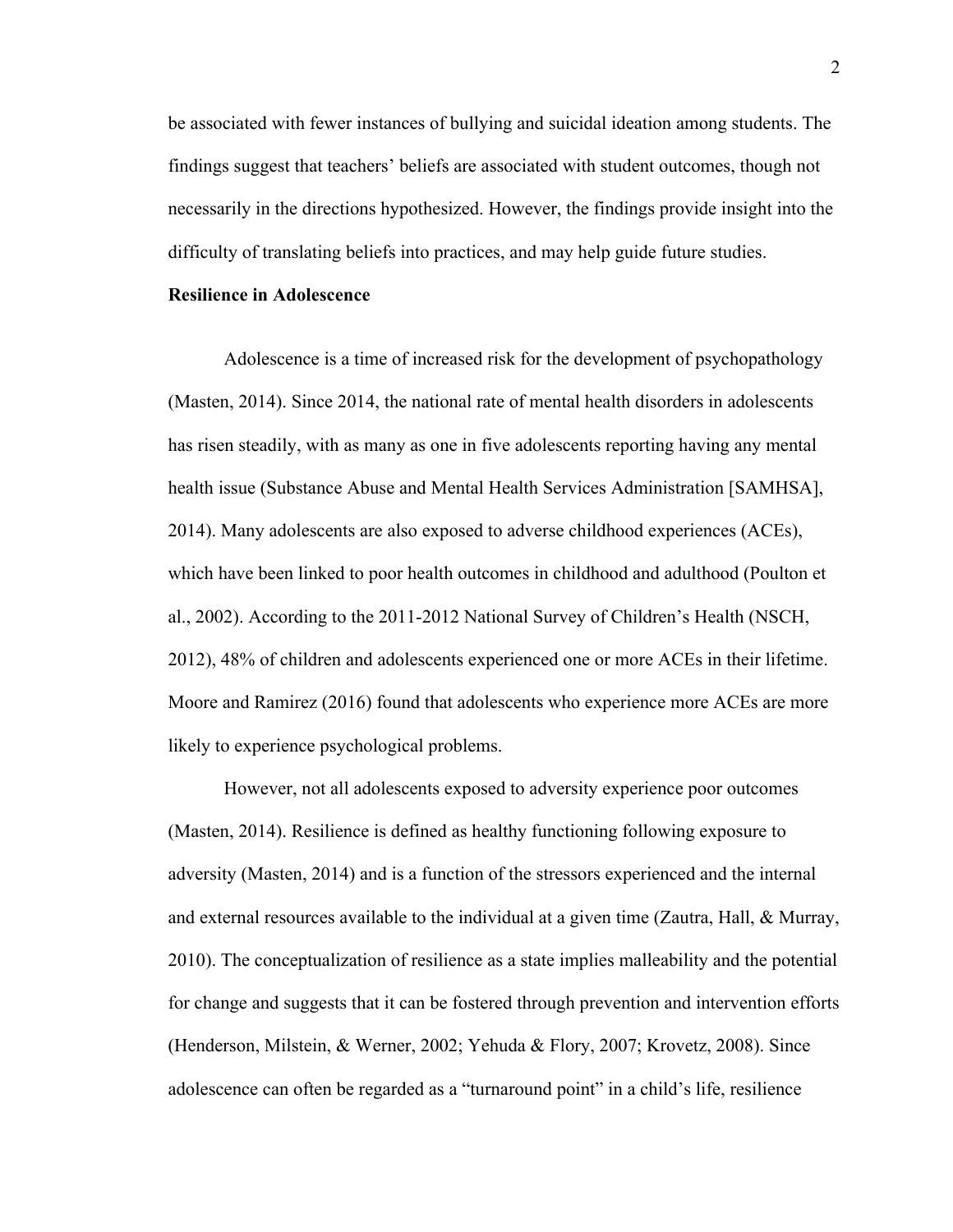promotion is particularly important in this developmental period. Schools can be helpful in promoting resilience in adolescents because the majority of their time is spent there (Masten, 2014; Wekerle, Waechter, Leung, & Leonard, 2007).

#### **Factors that Promote Resilience**

A constellation of internal and external factors may contribute to the development of resilience in children and adolescents (Benard, 1995; Masten, 2014). Internal assets are individual traits or characteristics that facilitate positive adaptation in the context of risk or adversity (Dray et al., 2014) and include strong problem solving and coping skills, autonomy and a sense of identity, a sense of purpose, responsibility, a sense of mastery, empathy, and social and emotional competence (Dray et al., 2014; Krovetz, 2008; Masten, 2014; Masten et al., 2004). External resources refer to the protective factors located outside of the individual that aid in overcoming adversity (Fergus & Zimmerman, 2005). Fostering these protective factors serves to increase adolescents' capacity for resilience and better prepare them to combat adversity and risk factors.

Research has focused primarily on examining the myriad of internal assets that can promote resilience in adolescents (Masten et al., 2004), and consequently much less is known regarding the external resources linked to health and well-being. The external factor most consistently related to resilience is supportive relationships. The presence of positive social relationships increases the potential for more favorable outcomes among adolescents, such as higher reported levels of life satisfaction and wellness, better academic achievement, and decreased risk of psychopathology (Shrivastava & Desousa, 2016; Stewart & Suldo, 2011). Adolescents are shown to benefit from relationships with competent and caring adults, and research has consistently identified parents and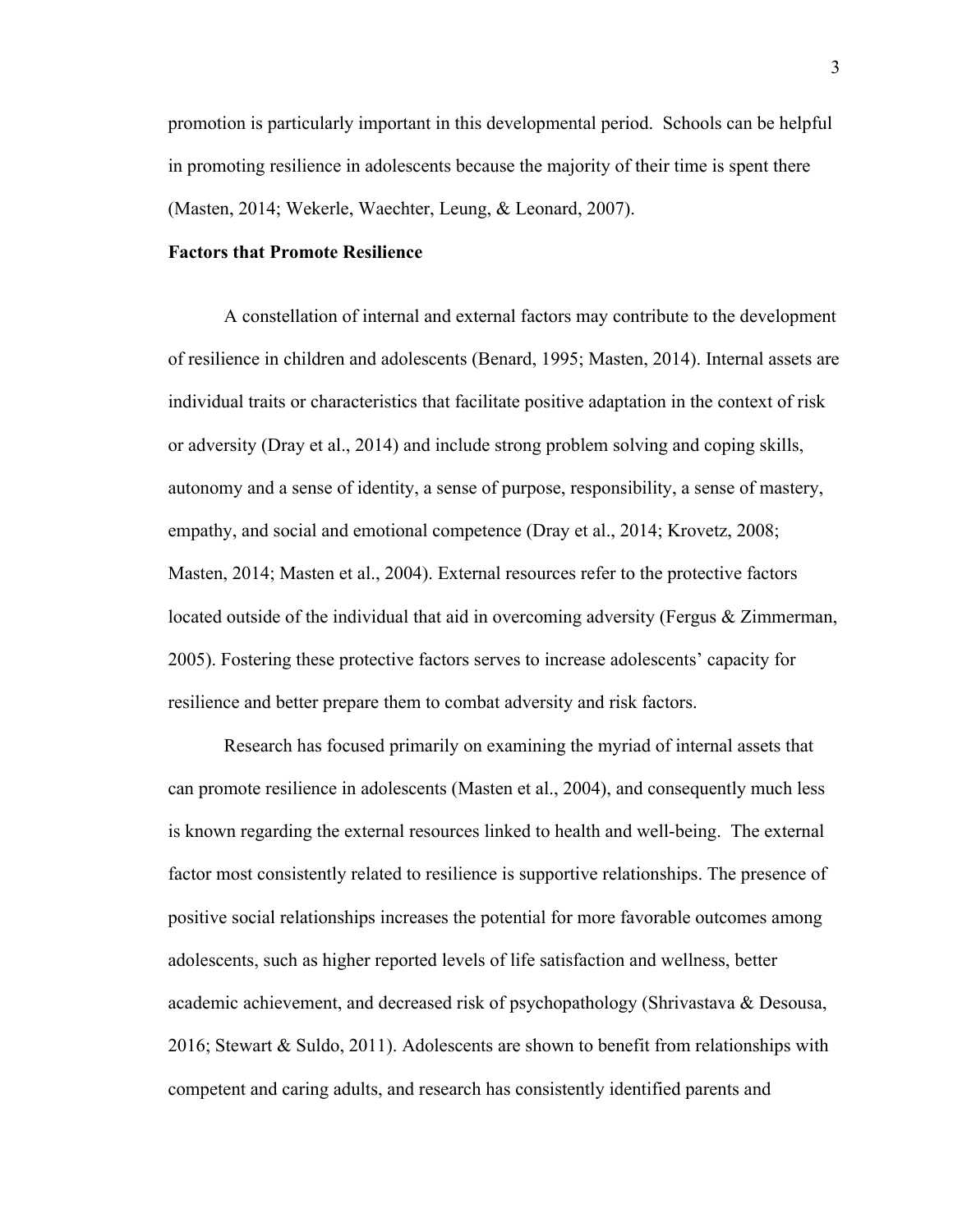caregivers as the primary source of that supportive relationship (Zimmerman et al., 2013). Parental support and relationship quality, which refers to caregivers' ability to appropriately and consistently discipline, engage with, communicate, and monitor the child, have both been widely cited as markers for resilience and adaptiveness (Masten et al., 2004; Wyman, Sandler, Wolchik, & Nelson, 2000). Parental support may also moderate the relationship between poverty and engaging in acts of violence; adolescents experiencing poverty engage in less violent behaviors when greater parental support is present (Fergus & Zimmerman, 2005). However, as adolescents seek more autonomy from parents, relationships with adults outside of the family, such as teachers, become more salient (Yeung & Leadbeater, 2010).

**Schools***.* Much less research has focused on resilience in schools than in families, but findings indicate that school personnel, such as teachers, can also provide the supportive relationships conducive to promoting resilience and well-being in adolescents (Yeung & Leadbeater, 2010). Research has shown that teacher-student relationships are related to a variety of student health outcomes. For example, Rudasill, Reio, Stipanovic, and Taylor (2010) found that close teacher-student relationships were associated with a decrease in engagement in risky behaviors such as smoking and alcohol use. Murray (2009) reported that positive teacher-student relationships and student perceptions of closeness and trust were related to higher grades in math and language arts classes in a predominantly minority, low-income urban school. Supportive relationships in the school context may also mitigate the effects of certain forms of victimization. Yeung and Leadbeater (2010) assessed the moderating role of emotional support from a caring adult in the relationship between peer victimization and poor emotional and behavioral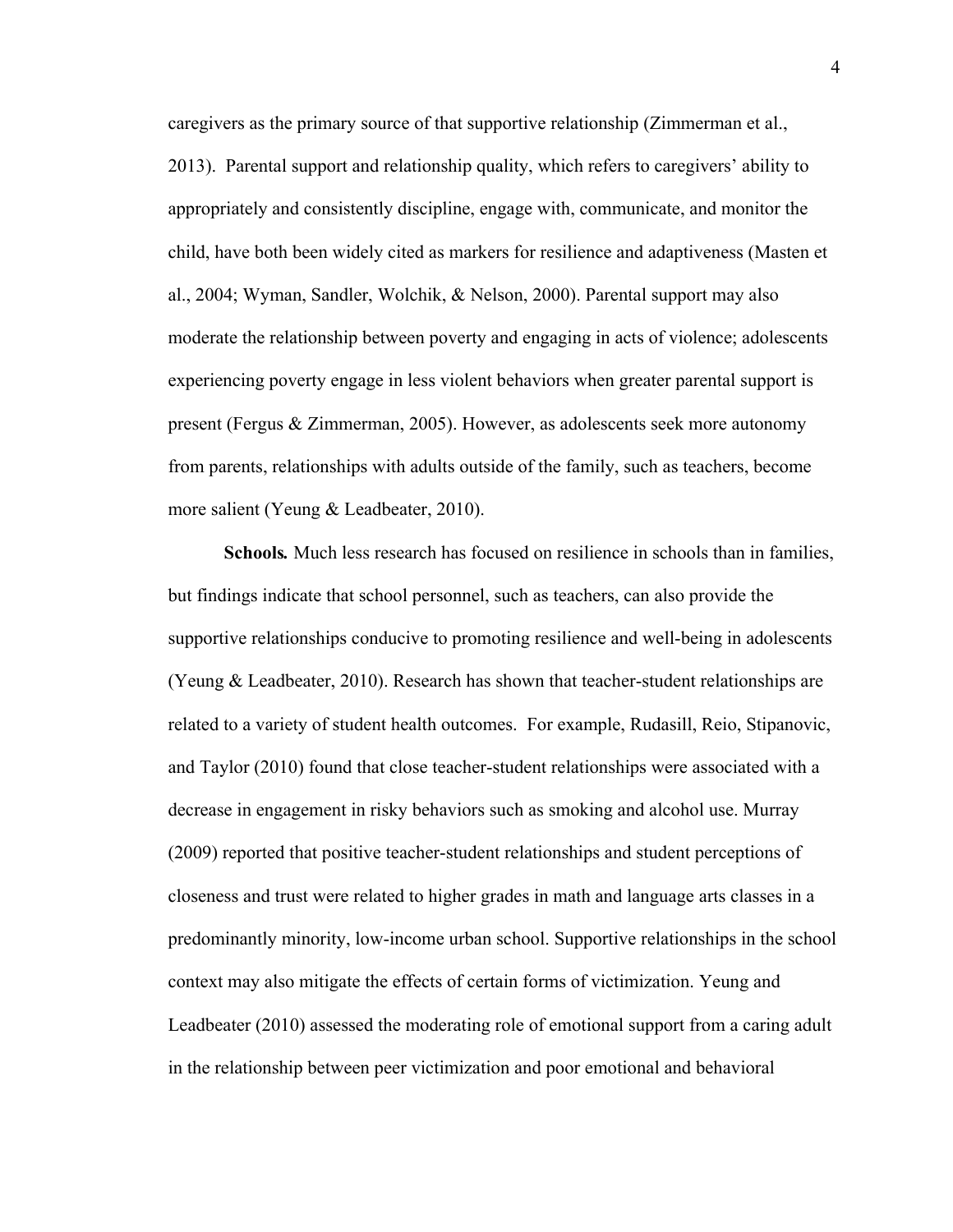outcomes. Teacher support was shown to be a moderator for the association between relational peer victimization and maladaptive outcomes; when teachers offered emotional support to students who had suffered relational victimization, students were less likely to experience the negative outcomes typically associated with being victimized by bullying (Yeung & Leadbeater, 2010).

*School climate.* In the context of fostering resilience in adolescence, researchers may look to school as the locus of change (Benard  $\&$  Slade, 2009). Schools are often charged with the task of not only teaching children and adolescents but also aiding in their development of social and emotional competence (Masten, 2014). Ensuring a positive school climate helps foster those internal skills, which are associated with resilience (Durlak, Domitrovich, Weissberg, & Gullota, 2015). School climate is multifaceted and encompasses a broad array of factors contributing to the quality of school life for staff and students (National School Climate Council, 2007), including the norms, values, interpersonal relationships, and practices that the community of administrators, teachers, and students foster (Aldridge et al., 2015; National School Climate Council, 2007). Schools most capable of fostering resilience facilitate an environment that provides students with factors, such as positive teacher-student and peer relationships, that can help them recover from adversity (Aldridge et al., 2015; Benard  $\&$ Slade, 2009; Henderson et al., 2002; Krovetz, 2008).

Studies show that both students and teachers view the teacher-student relationship as important for students' well-being. For example, participants in a 40-year longitudinal study cited their favorite school teachers, those who provided more than academic guidance, as most influential in their life successes when family proved unable to offer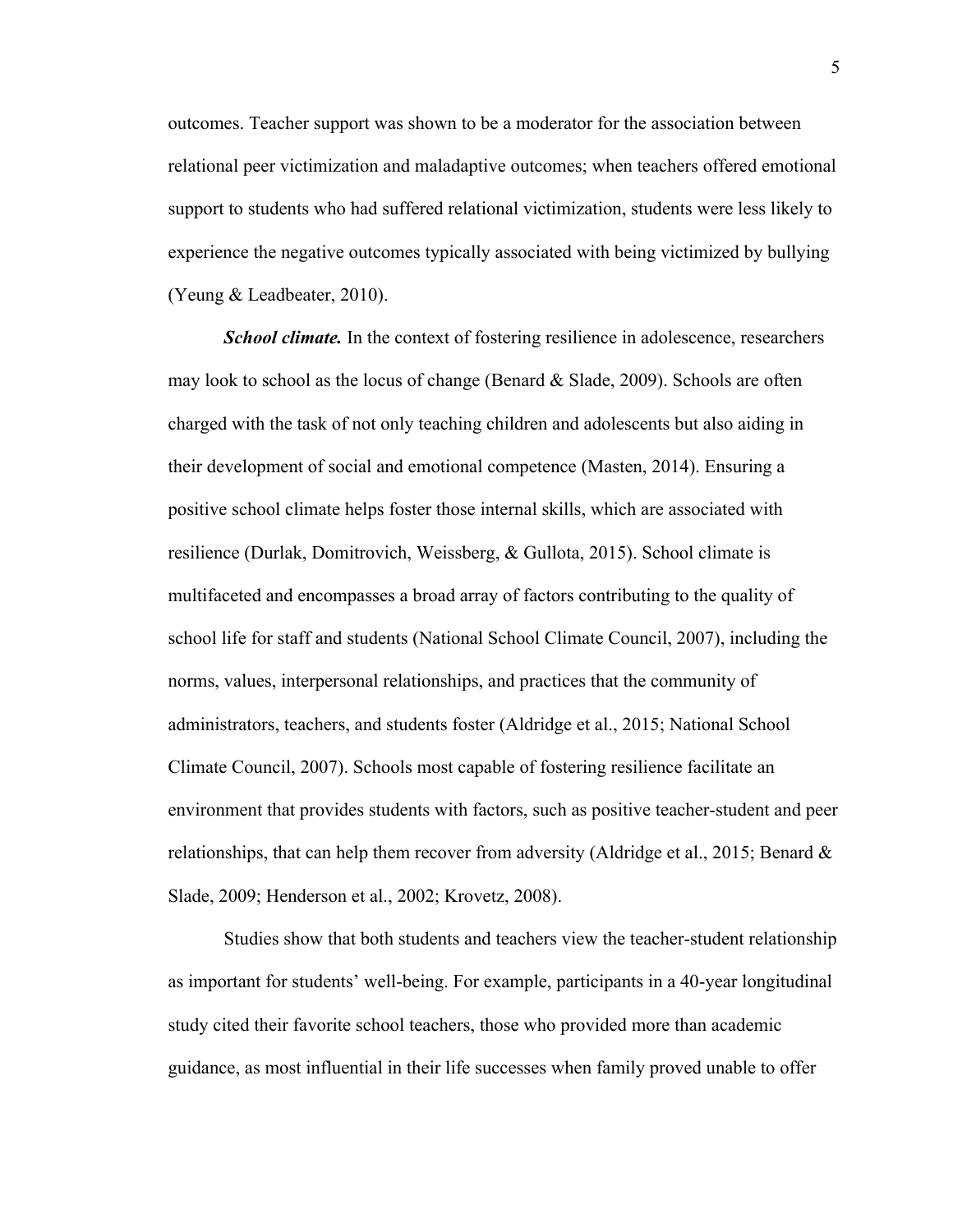the necessary emotional support (Werner  $\&$  Smith, 1988). Suldo and colleagues (2009) offered insight into the qualities that students view as most salient for teachers. They asked sixth, seventh, and eighth grade students "How can you tell teachers care about you?", and the top themes were related to empathy and teachers' interest in student wellness. For instance, one student provided the example of having a teacher inquire about negative changes in their students' moods. Modeling empathy and compassion also led to students' increased feelings of social and emotional support in school (Suldo et al., 2009). Oswald, Johnson, and Howard (2003) evaluated teachers' perceptions of factors that contribute to student resilience and found that teachers believe that being accessible and supportive are significant factors in promoting resilience in their students.

Supportive relationships with teachers thus appear to be a potentially important source of resilience for adolescence; however, there has been little research examining factors that promote such relationships. Understanding why strong teacher-student relationships develop may help to make them more widespread. Teachers' beliefs about their role may be one critical factor. Oswald and colleagues' (2003) work suggests that teachers' beliefs about being accessible and supportive lead them to be more engaged with their students. Brooks and Goldstein (2008) argued that teachers who believe that empathy aids resilience promotion helps them better connect to students and form more lasting relationships with them. These studies raise the question of what other teacher beliefs and attitudes may be conducive for promoting a positive school climate and resilience in students. The goal of the proposed research was to investigate whether teachers' beliefs are related to (a) student perceptions of teacher-student relationships and school climate and (b) students' experiences with bullying and suicidality.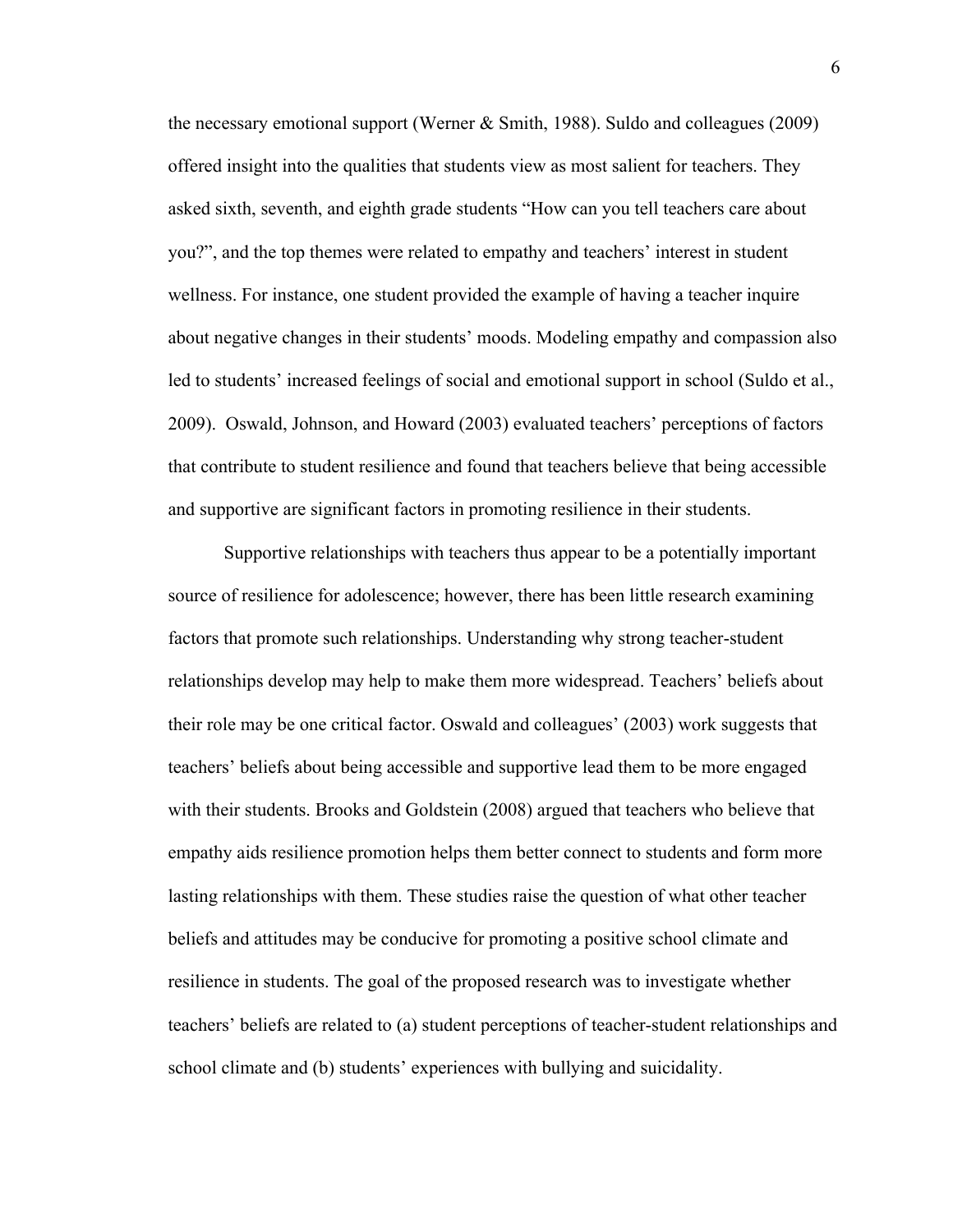#### **Current Study**

#### **Teacher Beliefs and Attitudes**

This study examined three types of beliefs that may be important for shaping teacher- student relationships: teachers' attitudes regarding their schools' role in students' mental health, operating from a growth mindset, and their commitment to preventive programming and interventions were addressed.

**Mental health in schools***.* Teacher attitudes concerning the mental health of students may contribute to the positive school climate necessary for the emotional, social, and academic success of students (LaRusso, Romer, & Selman, 2008). A previous research study highlighted a potential link between teachers' perceptions of student access to mental health professionals and their reports of school climate (Bruns, Walrath, Glass-Siegal, & Weist, 2004). Teachers in schools with an expanded school mental health approach rated aspects of school climate more positively than those from matched control schools. Further, teachers in schools with an expanded mental health approach were also less likely to issue special education referrals for students with emotional and behavioral difficulties (Bruns et al., 2004). While there is a shortage of literature that directly studies the associations between the teacher recognition of mental health needs among high school students and student outcomes, a study on teacher perceptions of their role in addressing the mental health needs of their early childhood and elementary school students showed that teachers felt unprepared for that task (Reinke, Stormont, Herman, Puri, & Goel, 2011). Despite an overwhelming percentage of teachers agreeing that schools should play an active role in the mental health of students, only 34% felt they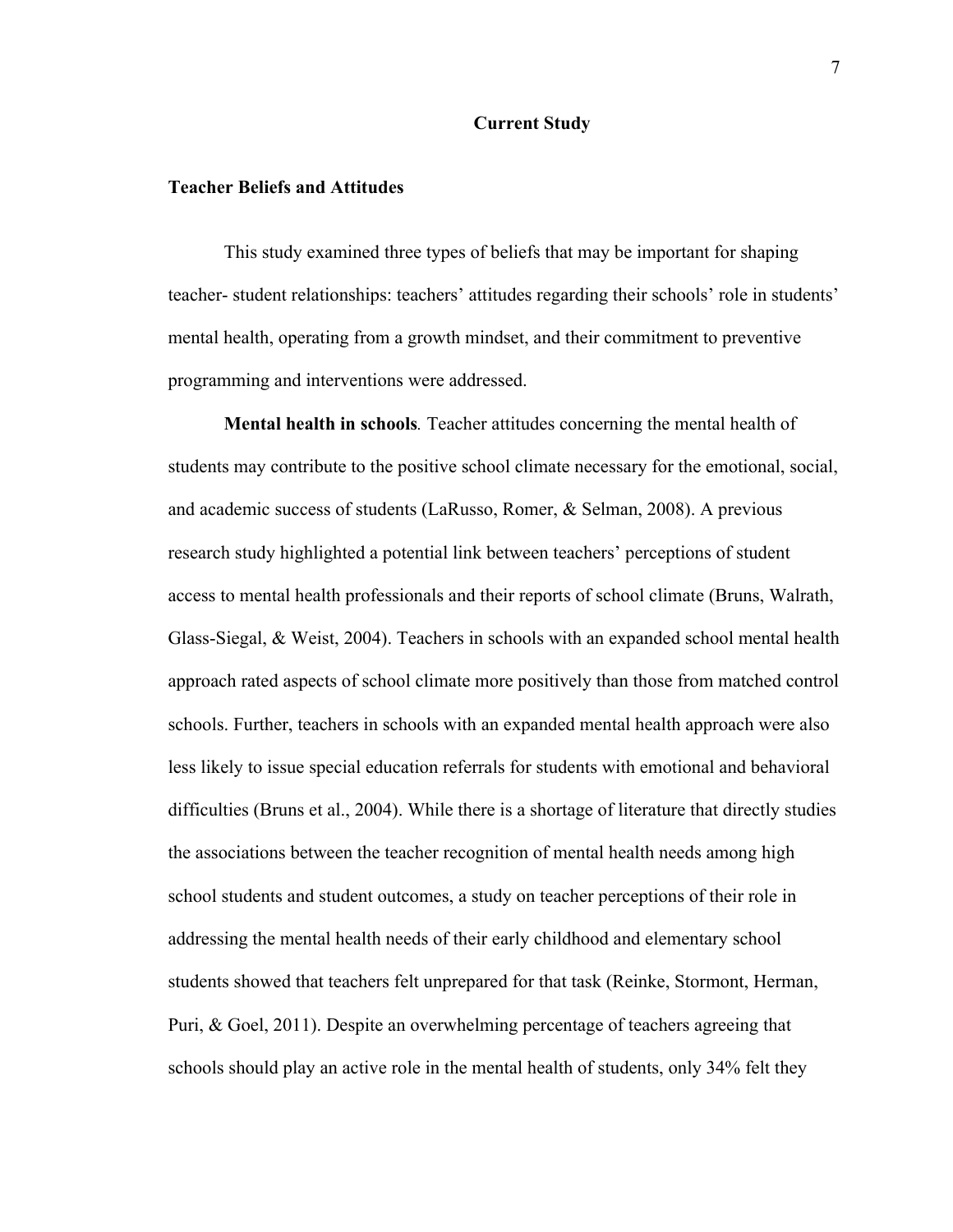were equipped with the training necessary to do so (Reinke et al., 2011). Reinke and colleagues (2011) cited the need to respond to student externalizing behaviors as teachers' primary concerns, with more than 90% of respondents listing defiance and aggression as the most concerning student behaviors. However, less is known regarding teachers' concerns and willingness to address mental health needs among high school students when internalizing behaviors such as depression and anxiety are more prevalent (Dray et al., 2014). Addressing mental health needs with students begins with cultivating healthy and supportive teacher-student relationships more broadly. When teachers help create respectful environments where students feel valued and like their needs are met, poor mental health outcomes occur less frequently (LaRusso et al., 2008). Minimal research explores teachers' perceptions of the school's and their potential role as mental health advocates for students' needs.

**Growth mindsets.** A growth mindset refers to the beliefs regarding human abilities being able to improve with effort (Dweck, 2008). It is beneficial for students to operate from this framework as it may allow them to believe that they can learn more, even with difficult subject matter. Previous research has shown that teachers have begun to teach a growth mindset approach as it applies to their students' learning (Masters, 2013). However, teachers may also benefit from a growth mindset (Dweck, 2008). In regards to building relationships with students, Muller (2001) posits that teachers are more likely to foster relationships with students that are more dedicated to school and less likely to nurture relationships with those students who are disengaged and may benefit the most from these supportive relationships. Teachers' beliefs that they can foster relationships with their most difficult students may be linked to more positive student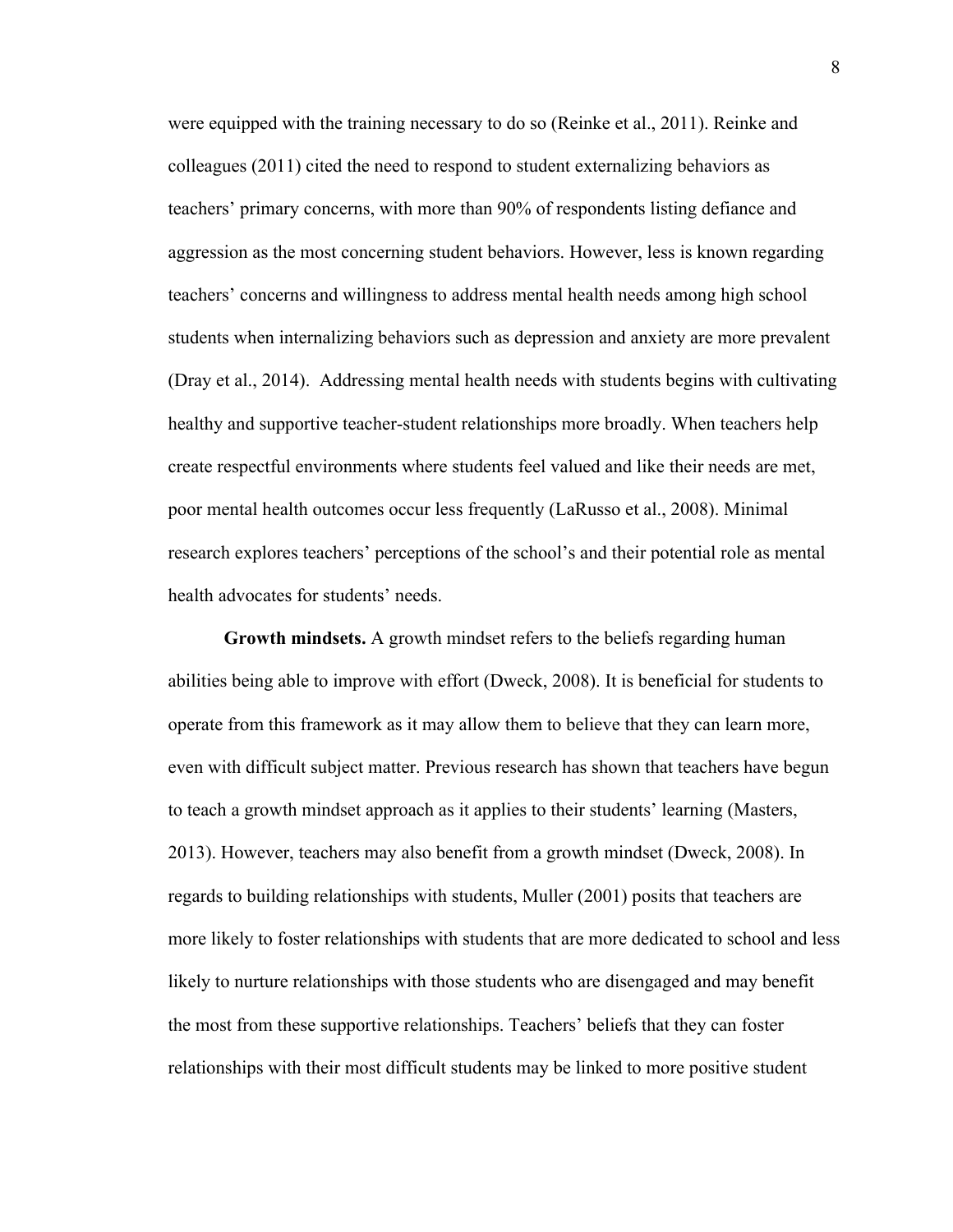outcomes, but less research has focused on examining teachers' own growth mindset beliefs (Dweck, 2008).

**Commitment to preventive programing and interventions.** In a review on helpful mindsets in effective teaching and resilience promotion, Brooks and Goldstein (2008) asserted that teachers who viewed social and emotional learning as a component of the curriculum, as opposed to additional content, were considered capable of fostering resilience in their students. Higher levels of teachers' levels of commitment to implementing various types of preventive programs and interventions have been shown to significantly improve youth outcomes (Lillehoj, Griffin, & Spoth, 2004; Rigby, 2002). Lillehoj and colleagues (2004) posited that teachers implementing a preventive substance abuse program were more likely to adhere to the protocol and thus deliver the program more comprehensively when they were committed to the program. Researchers found that students were less likely to engage in alcohol and tobacco use, had more knowledge regarding substance use, and had more realistic ideas of peer substance use when teachers were committed to the prevention program (Lillehoj et al., 2004). In a related area of study, when identifying bullying interventions deemed most successful among elementary school-aged children, Rigby (2002) found that staff commitment to implementing the interventions accounted for more differences in results than did the slight variations between programs. Following fidelity checks and monitoring, staff that engaged with and competently delivered the bullying interventions inspired more positive results among students (Rigby, 2002). Similarly, staff involvement in implementing a bullying prevention program has been found to be a significant predictor of reduced instances of bullying among students (Eslea & Smith, 1998). The findings demonstrate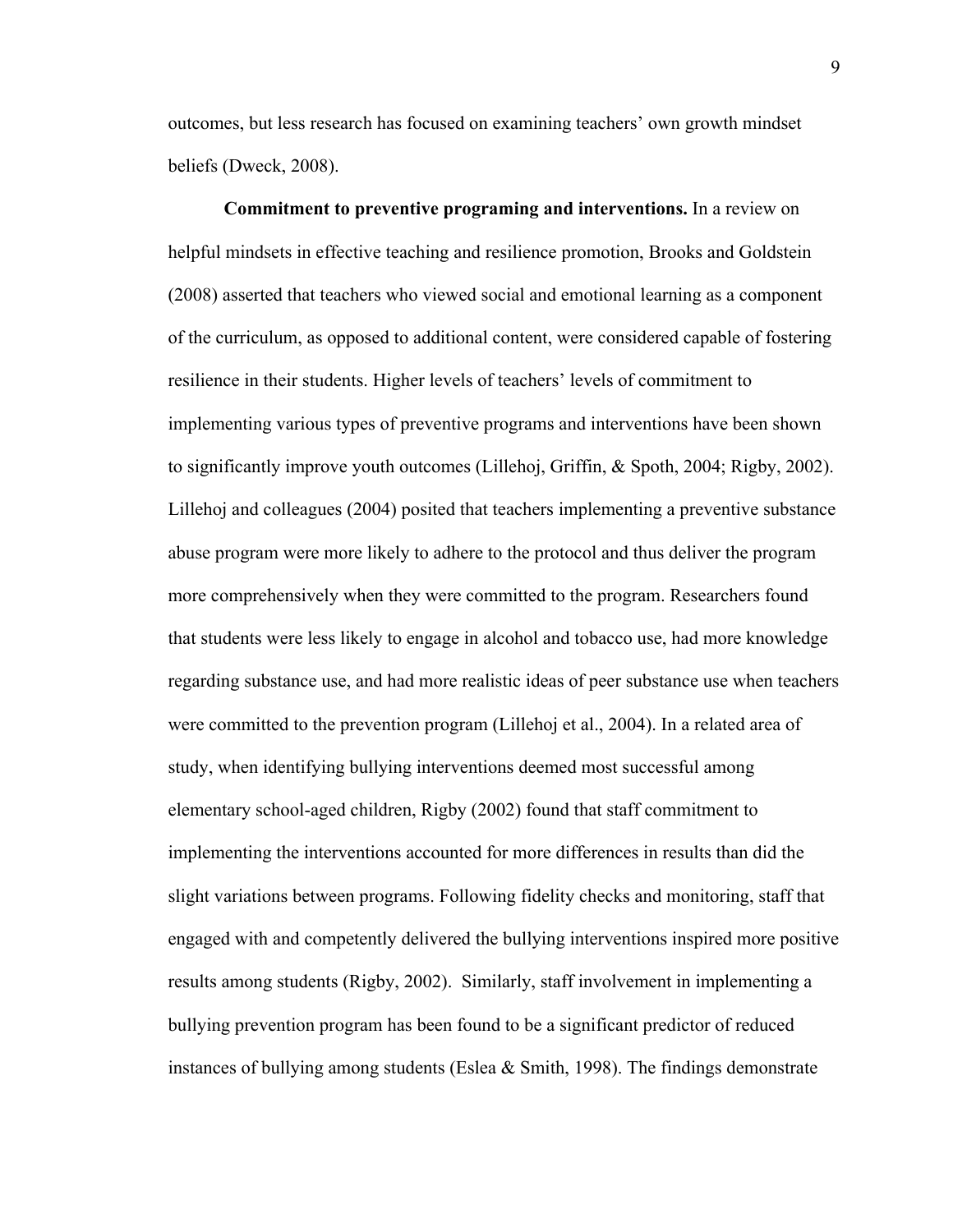the positive effects of staff commitment to program implementation; when those responsible for delivery of the program believe in and are committed to producing the intended effects, there is higher potential for success (Rigby, 2002). The present study focused on staff commitment to implementing restorative practices, which have been introduced in varying degrees in district high schools.

#### **Restorative Practices**

The use of restorative practice in schools stems from the concept of restorative justice, which originally developed in the criminal justice system as an alternative to punitive methods following criminal activity (Coates, Umbreit, & Vos, 2003). In a restorative justice approach to crime, victims and perpetrators come together to determine how the harm done can be addressed and corrected (Coates et al., 2003). Restorative practices in schools involve integrating the fostering of healthy and meaningful relationships with normal school practices and repairing those relationships when conflict or harm arises. This approach represents an alternative to punitive methods of discipline (McCluskey et al., 2008). Restorative practices in schools employ proactive circles, restorative questions, and shame management (Costello, Wachtel, & Wachtel, 2010). The increased focus on building, repairing, and nurturing relationships among peers, as well as between teachers and students, has the potential to positively affect the school climate and promote the development of key internal assets such as sense of responsibility, problem solving skills, and social and emotional competency (Macready, 2009).

Restorative practices, which can contribute to fostering a positive school climate, have been shown to be helpful in aiding efforts to decrease instances of bullying in schools by promoting empathy and responsibility (McCluskey et al., 2008). Similarly, a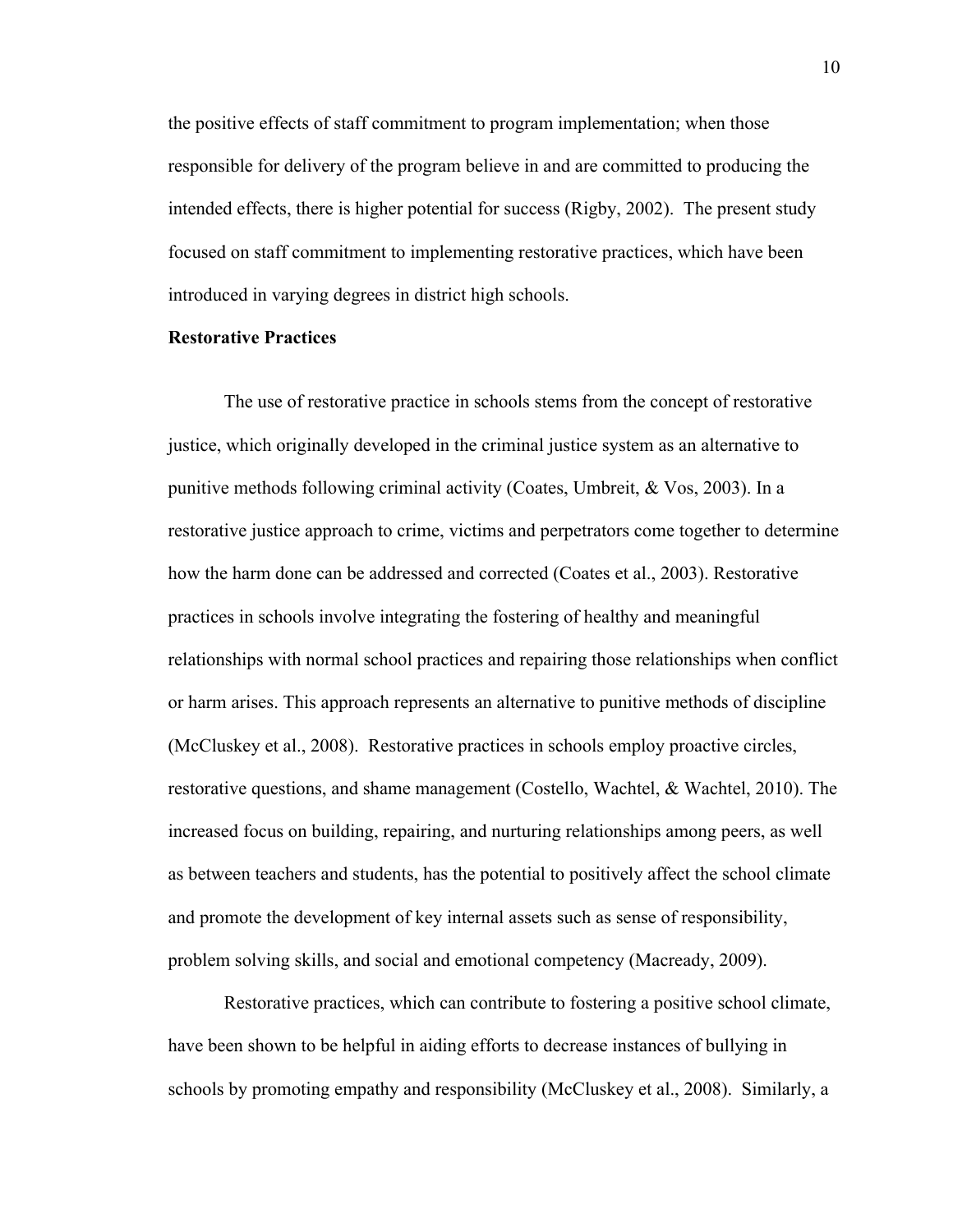positive school climate has been shown to be negatively associated with bullying (Wang, Berry, & Swearer, 2013). Bullying in adolescence may take the form of physical abuse, cyberbullying, relational bullying, and verbal attacks (Bradshaw, Waasdorp, & Johnson, 2015). Bullying is a potential risk factor for various mental health disorders common in adolescence such as depression and anxiety (Kaltiala-Heino, Rimpela, Rantanen, & Rimpela, 2000). With bullying being a leading contributor to the growing rates of suicidal ideation and attempts, decreasing rates of bullying in schools may impact student mental health (Bauman, Toomey, & Walker, 2013). A warm and caring environment maintained by both staff and students promotes school connectedness, is a cornerstone of bullying prevention programs, and is key in fostering a positive school climate (Fonagy et al., 2009). Initiatives that support efforts to decrease bullying also indirectly improve mental health outcomes for students.

Restorative practices also share principles of popular suicide prevention programs that are implemented in high schools. For example, the school-based suicide intervention Sources of Strength (Wyman et al., 2010) uses peer relationships as a cornerstone of the intervention by training student leaders to be more actively involved in the mental health of their peers. The Sources of Strength intervention, similar to restorative practices, also encourages positive student-teacher relationships. Students who received the Sources of Strength peer training were more likely to refer their peers to adults in the school as the intervention increased perceptions of adult support regarding mental health issues (Wyman et al., 2010). Although there are similarities between restorative practices in schools and school-based suicide prevention programs, there has been little research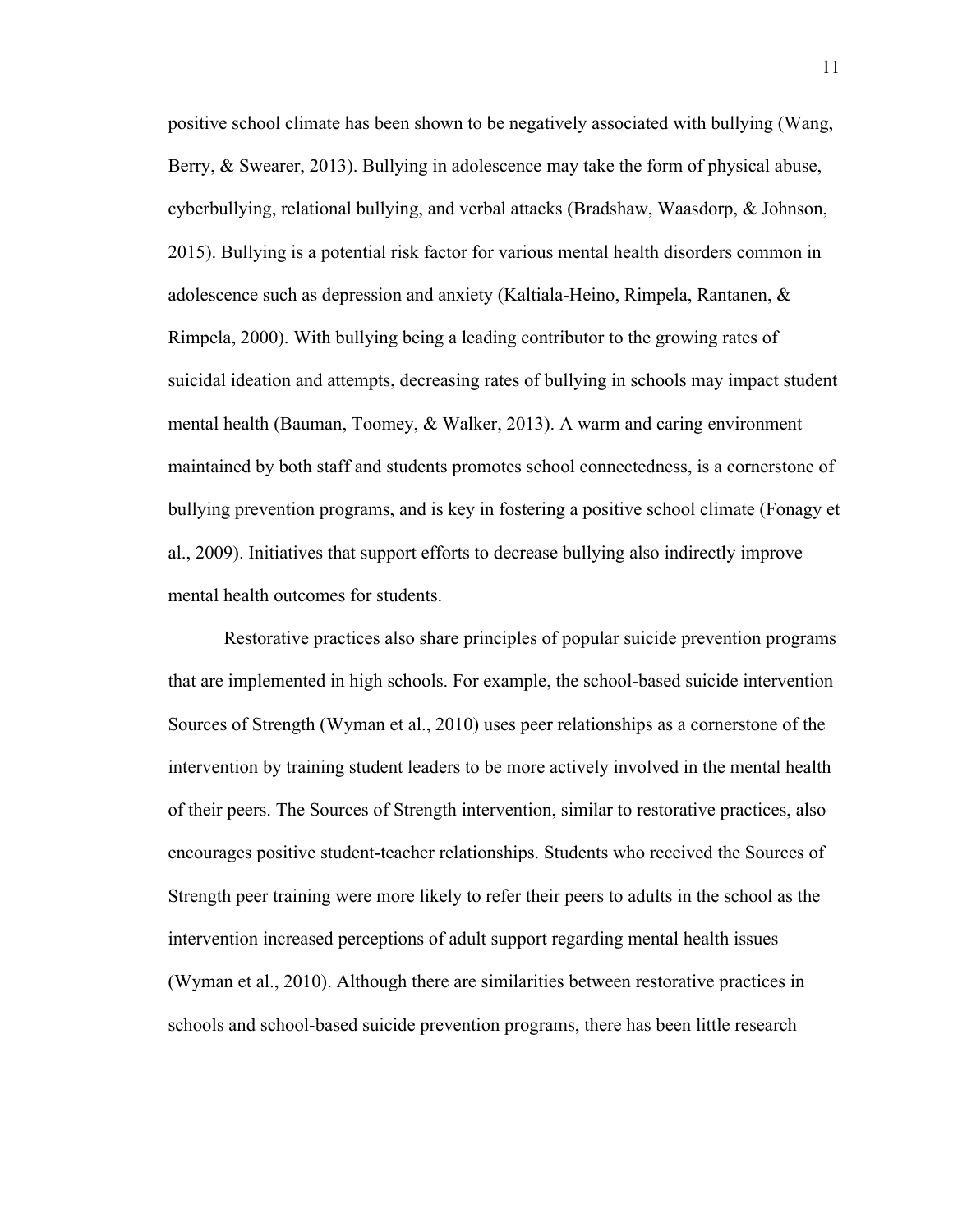studying the impact that implementing restorative practice in schools may have on suicidal ideation in adolescents.

Despite knowledge of factors that promote resilience in high schools, there is little research that focuses on adolescence and high school as a key opportunity for intervention. The impact of a positive environment for students are potentially farreaching, and teachers are actively involved in shaping student experiences. Therefore, the proposed study aimed to investigate the association between teacher beliefs and attitudes regarding school climate; supporting student mental health needs, growth mindsets, and commitment to preventive programing such as restorative practices; and student perceptions of school climate. It was also important to examine the associations among the previously-listed teacher beliefs and attitudes and the prevalence of bullying and suicidal ideation among students.

#### **Hypotheses**

To address these aims, the project investigated several questions:

**Question #1:** Are staff responses on subscales measuring commitment to implementing restorative practices in school, attitudes regarding student mental health, growth mindsets, and teacher perceptions of school climate associated with student perceptions of school climate, specifically teacher-student relationships? *Hypothesis #1:*  Higher staff scores on subscales assessing commitment to restorative practice implementation, student mental health, faculty growth mindset, and school climate will be associated with higher scores on a measure of student perceptions of school climate, specifically teacher-student relationships.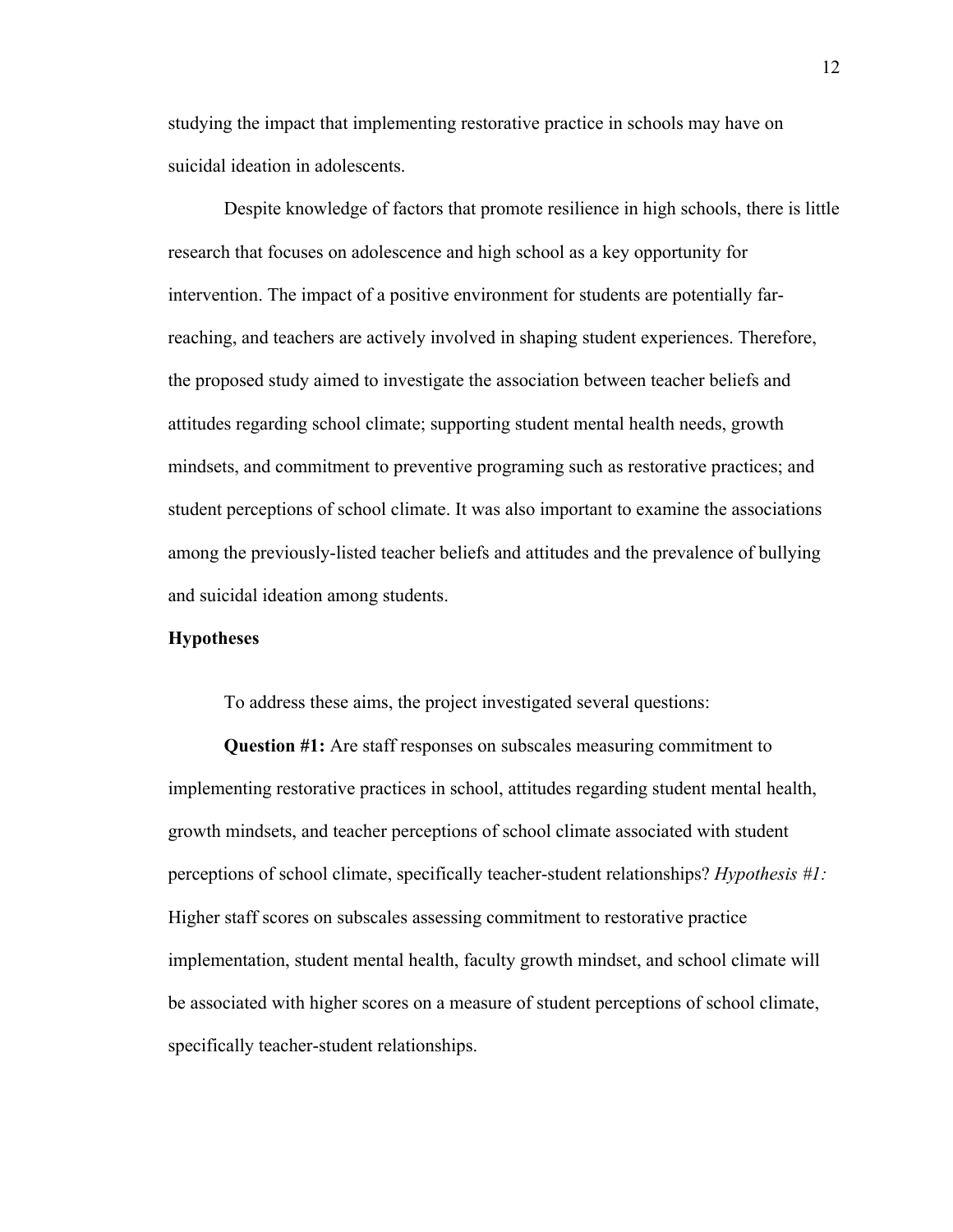**Question #2**: Are staff responses on subscales measuring commitment to implementing restorative practices in school, attitudes regarding student mental health, growth mindsets, and teacher perceptions of school climate associated with student reports of bullying and student suicidality? *Hypothesis #2*: Higher staff scores on subscales assessing commitment to restorative practice implementation, student mental health, faculty growth mindset, and school climate will be associated with lower scores on student reports of subscales assessing bullying and suicidal ideation in students.

**Question #3:** Is the duration of implementation of restorative practices in high schools associated with lower levels bullying and suicidal ideation among students? *Hypothesis #3*: When comparing across three levels of implementation (i.e., schools with no implementation of restorative practices, schools with one year or less of implementation, and schools with more than one year of implementation), the schools with a longer duration of implementation will have fewer student reports of bullying and suicidal ideation.

#### **Method**

#### **Participants**

The participants in the current study were 621 teachers from 12 high schools in an urban school district. Staff data was collected as a component of regular district assessment, further explained below. There was an average of 64% response rate among the 12 schools. Information on teacher and staff demographic characteristics were not requested to preserve anonymity. Participants did not provide identifying information, other than school name, with their questionnaire responses.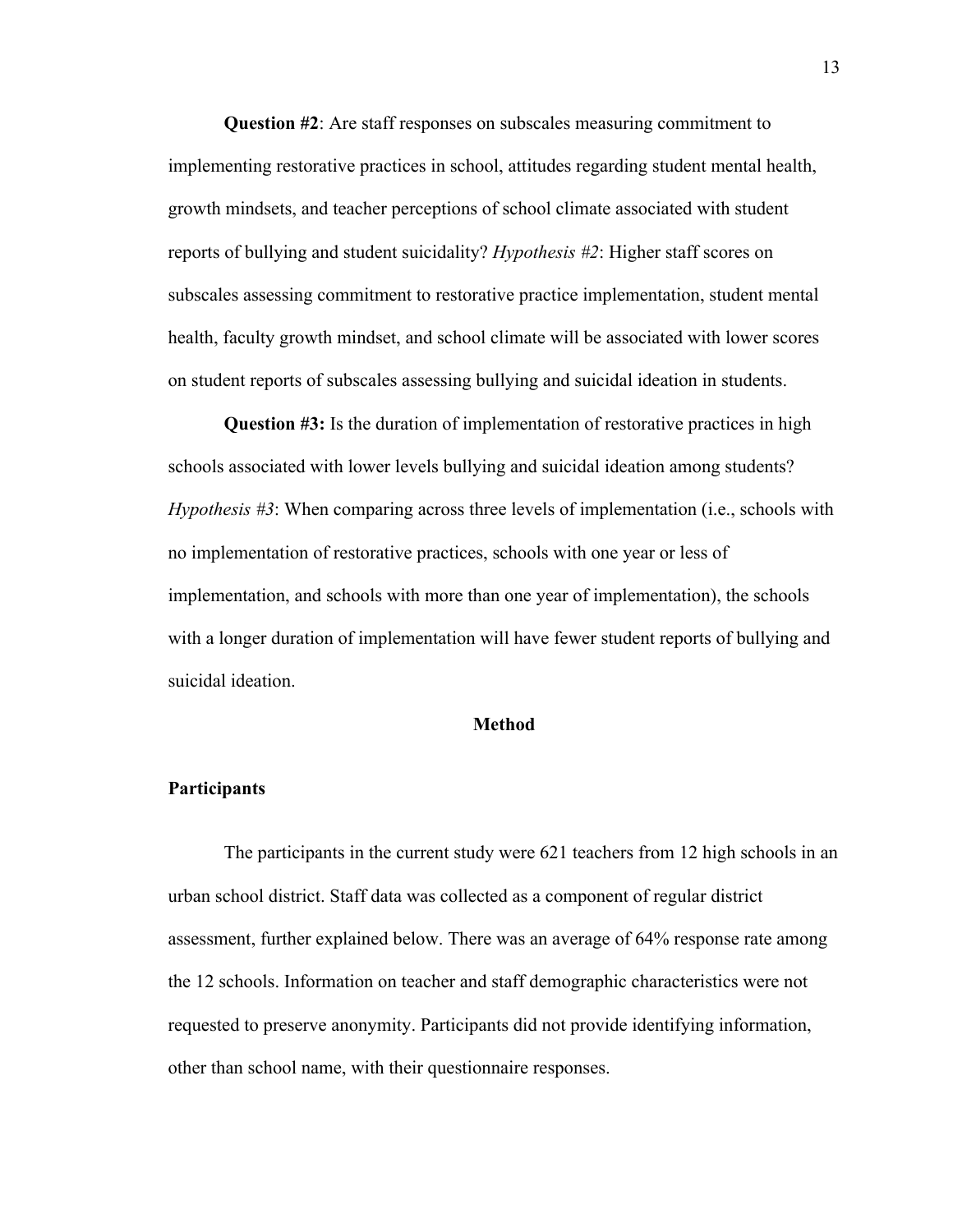Although students did not directly participate in the current project, high school students' perspectives on school climate and student risk behaviors are assessed annually by the school district. These data were requested from the district for the 2017-2018 academic school year. (http://www.udisp.com/schools). Data from 4,793 students was included in the present analyses. The largest group of student participants (44.6%) were Black or African American, which is representative of the school district's student demographics. See Table 1 for student demographic characteristic information obtained from the Essentials of School Culture and Climate Survey data, described in detail below.

|  | anıe |  |
|--|------|--|
|  |      |  |

| Sex, $n$ (%)                              |                |
|-------------------------------------------|----------------|
| Female                                    | 2521 (53%)     |
| Male                                      | 2272 (47%)     |
| Race $n$ (%)                              |                |
| <b>Black or African American</b>          | 2139 (44.6%)   |
| Latino/Hispanic                           | 1486 (31.0%)   |
| White                                     | $690(14.4\%)$  |
| Asian                                     | 362 $(7.6\%)$  |
| Multiracial                               | $74(1.6\%)$    |
| American Indian or Alaskan Native         | 40 $(.8\%)$    |
| Native Hawaiian or Other Pacific Islander | $2(.04\%)$     |
| Grade, $n$ $\left(\frac{9}{6}\right)$     |                |
| 9 <sup>th</sup>                           | $1629(34.0\%)$ |
| $10^{\text{th}}$                          | 1258 (26.2%)   |
| $11^{th}$                                 | $1065(22.2\%)$ |
| $12^{th}$                                 | 841 (17.5%)    |
| <i>Note</i> . $n = 4793$                  |                |

| Student Demographic Variables |  |
|-------------------------------|--|
|                               |  |

## **Procedure**

Approval from both Marquette University's Institutional Review Board and the school district's Research and Evaluation Office was received prior to initiating the current project.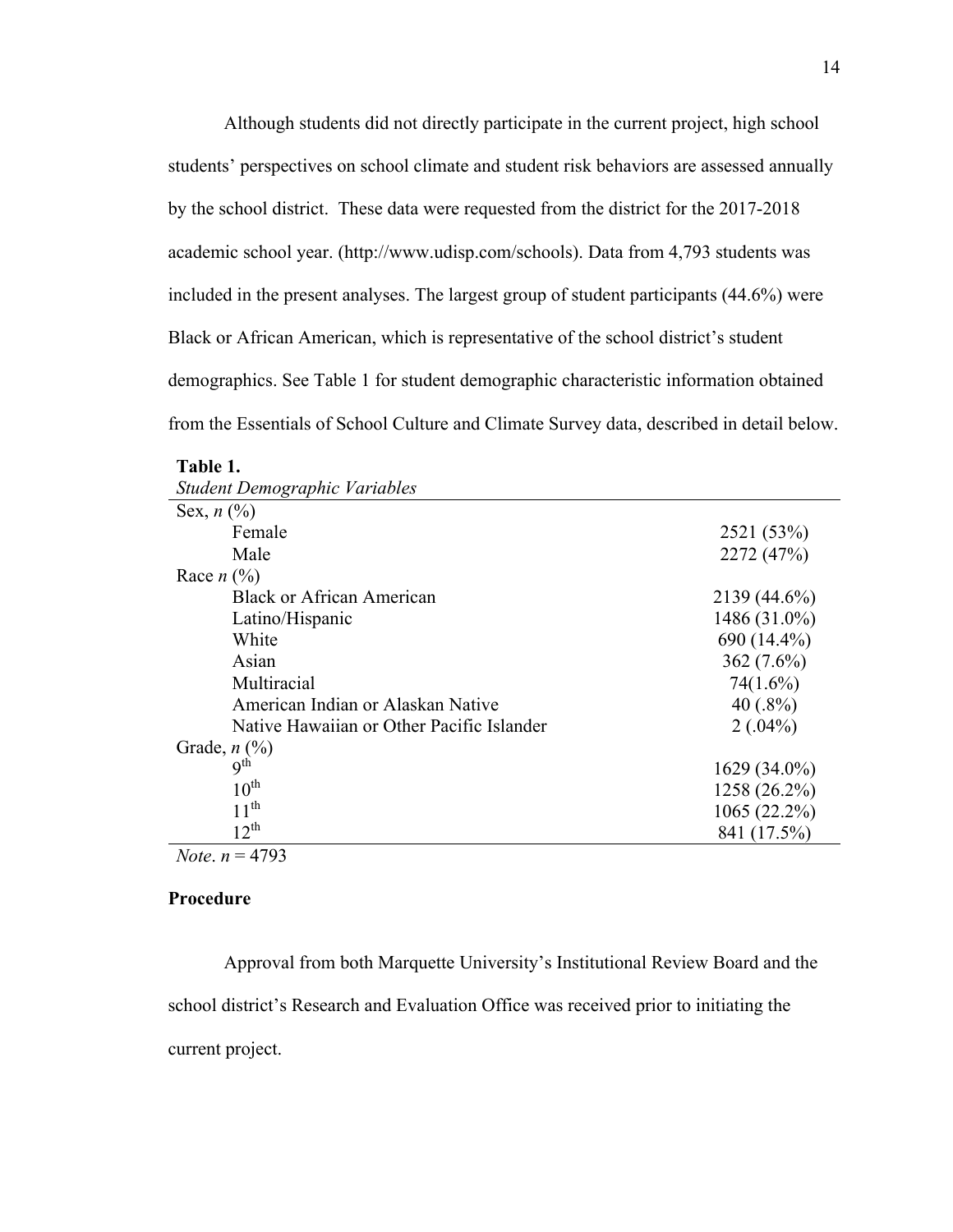Staff were asked to participate in the present study by responding to a questionnaire that was administered after high school teachers and staff members completed a mandatory district training session for implementing the restorative practices initiative. While the training was mandated by the school district, staff had the option to forgo responding to the study questionnaire. The questionnaire took approximately 10 minutes to complete.

Students' reports of school climate (Essentials of School Culture and Climate Survey, 2017) and youth adjustment (i.e., Youth Risk Behavior Survey; Centers for Disease Control and Prevention [CDC], 2009) were received from the school district for students enrolled in the schools that participated in the present study. The district provided student data aggregated at the school level. The following paragraphs describe the items selected for the present study from each of the relevant subscales and measures. **Measures**

The 22 items were selected for the present study questionnaire in collaboration with school district personnel overseeing restorative practice implementation. The items were chosen from relevant subscales of three questionnaires: the Developing Staff Commitment for Social and Emotional Learning subscale from the Collaborative for Academic, Social, and Emotional Learning (CASEL) Staff Survey of Implementation; the Mental Health subscale from the Department of Education School Climate Survey; and the Faculty Growth Mindset, School Leadership, and School Climate subscales from the Panorama Teacher Survey.

**Developing staff commitment***.* (American Institutes for Research [AIR], 2014). The 58-item Social Emotional Learning staff survey was developed by the American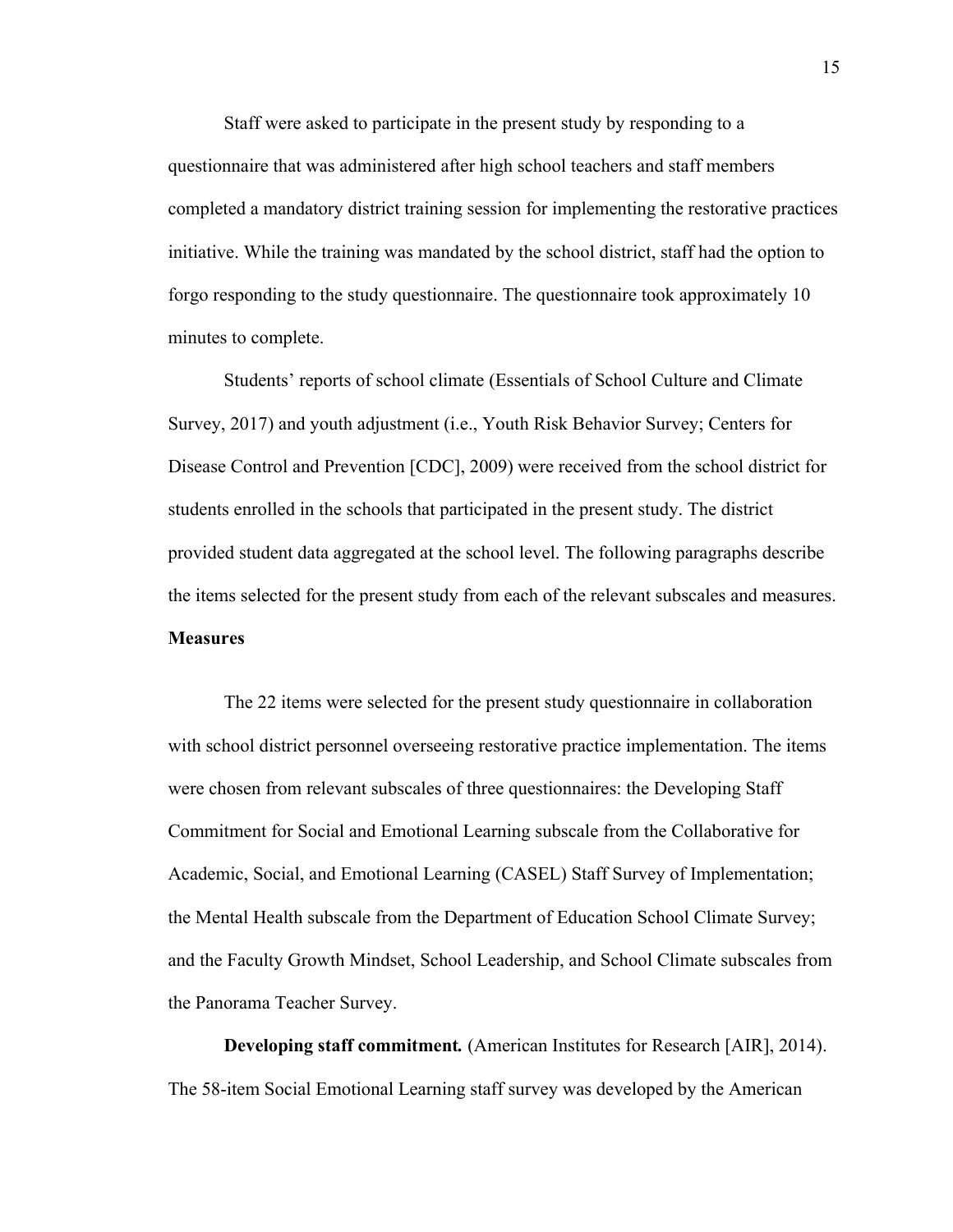Institutes for Research (AIR) to evaluate district and school implementation of social and emotional learning curriculum. The four items selected for use in the present study from the Teacher Attitudes "Commitment to Social Emotional Learning" subscale assess staff beliefs regarding commitment to implementing social and emotional learning in their schools. The items were modified to refer to commitment to implementing restorative practice in schools as opposed to social and emotional learning (ex. *How would you rate your level of commitment to promoting restorative practices?*). Respondents answer how much they agree with each statement on a four- point Likert scale (1=Strongly disagree, 2=Disagree, 3=Agree, 4=Strongly Agree; AIR, 2014). Higher scores on this subscale represent higher levels of staff commitment. The Teacher Attitudes scale has a Rasch reliability of .60 and Cronbach's alpha of .95 (AIR, 2014).

**Mental health.** The United States Department of Education developed the School Climate Survey (National Center for Education Statistics ED School Climate Surveys [EDSCLS] National Benchmark Study, 2016) for students and instructing and noninstructing school staff. Items for instructing school staff will be used in the present study. The 82-item survey evaluates staff perceptions of school climate on three scales (Engagement, Safety, Environment) and twelve subscales. The questionnaires have good internal consistency with Cronbach's alpha of .92, .92, and .95 for each scale, respectively. The present study questionnaire included five items from the Mental Health subscale from the Environment scale (ex. *This school places a priority on addressing students' mental health needs.)*. Items in this domain assess staff beliefs regarding their school's approach to student mental health. Lower scores represent strong agreement with statements regarding the school's ability to address student mental health needs.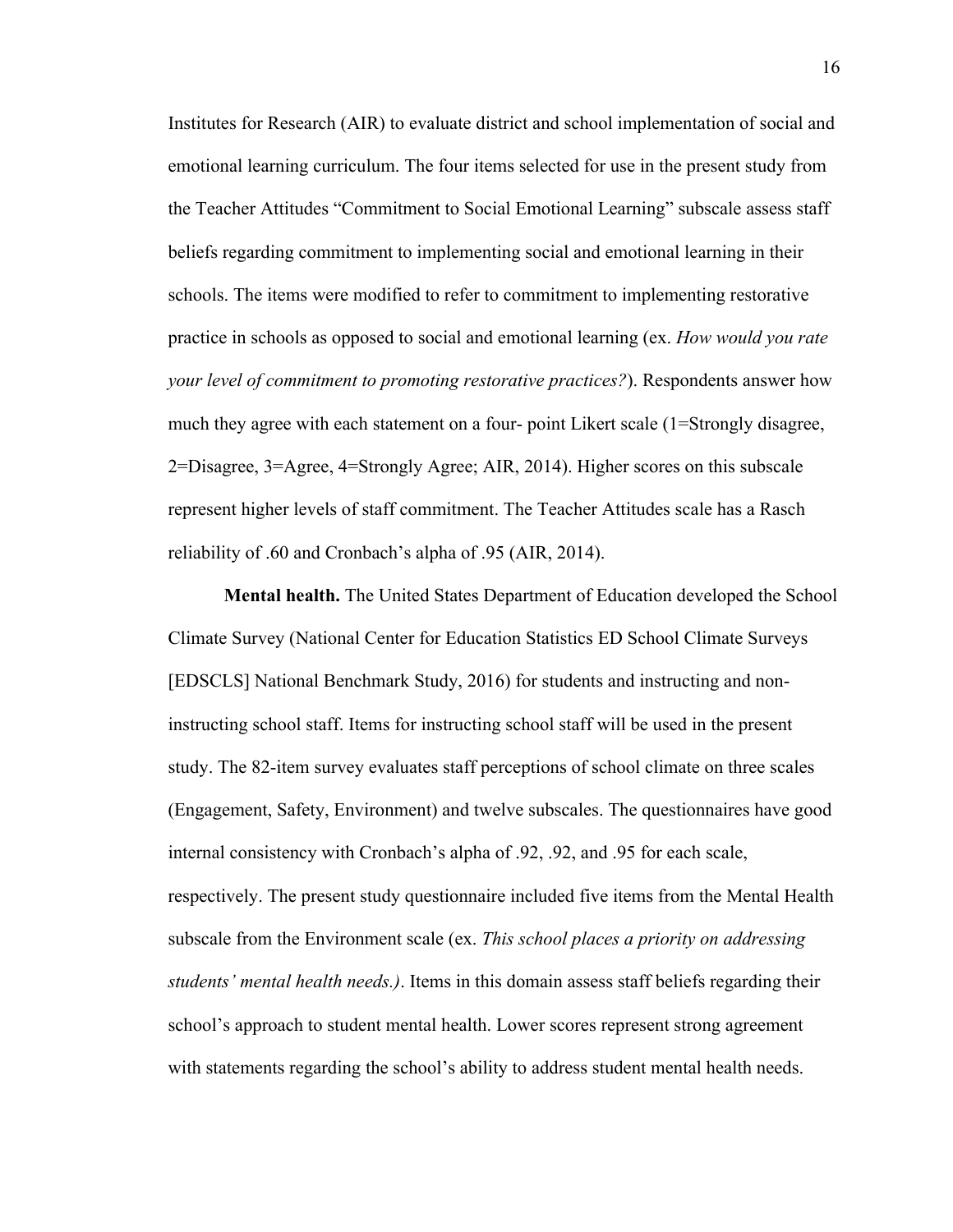Items will be reverse scored in the analyses in order to remain consistent with the other measures. The item responses are arranged on a 4-point Likert scale ranging from *Strongly Agree* to *Strongly Disagree* (EDSCLS National Benchmark Study, 2016). The Mental Health subscale has a Cronbach's alpha of .91 (EDSCLS National Benchmark Study, 2016).

**School climate.** Four questions from School Climate subscale of the Panorama Instructing Staff Survey (Gehlbach, 2015) assessed staff perceptions of school climate; higher scores are indicative of more positive school climates (ex. *How respectful are the relationships between staff and students?)*. Responses are on a 5-point Likert scale ranging from *Not at all* to *Extreme*. No information about the subscale validity and reliability is available.

**Faculty growth mindset***.* Four questions from the Faculty Growth Mindset subscale of the Panorama Instructing Staff Survey (Gehlbach, 2015) will assess staff perceptions on the likelihood of teaching and teacher-student relationships improving over time (ex. *How possible is it for teachers to change how well they relate to their most difficult students?*). Responses are on a 5-point Likert scale ranging from *Cannot increase/improve/change at all* to *Can increase/improve/change a tremendous amount*. No information about the subscale validity and reliability is available.

**Essentials of School Culture and Climate.** The Essentials of School Culture and Climate questionnaire was adapted from the *5Essentials Survey* created by the University of Chicago Consortium on School Research (CCSR; Essentials of School Culture and Climate Survey MPS, 2017). Both surveys are designed to assess a school's ability to achieve five essential characteristics researchers identified as target areas to improve in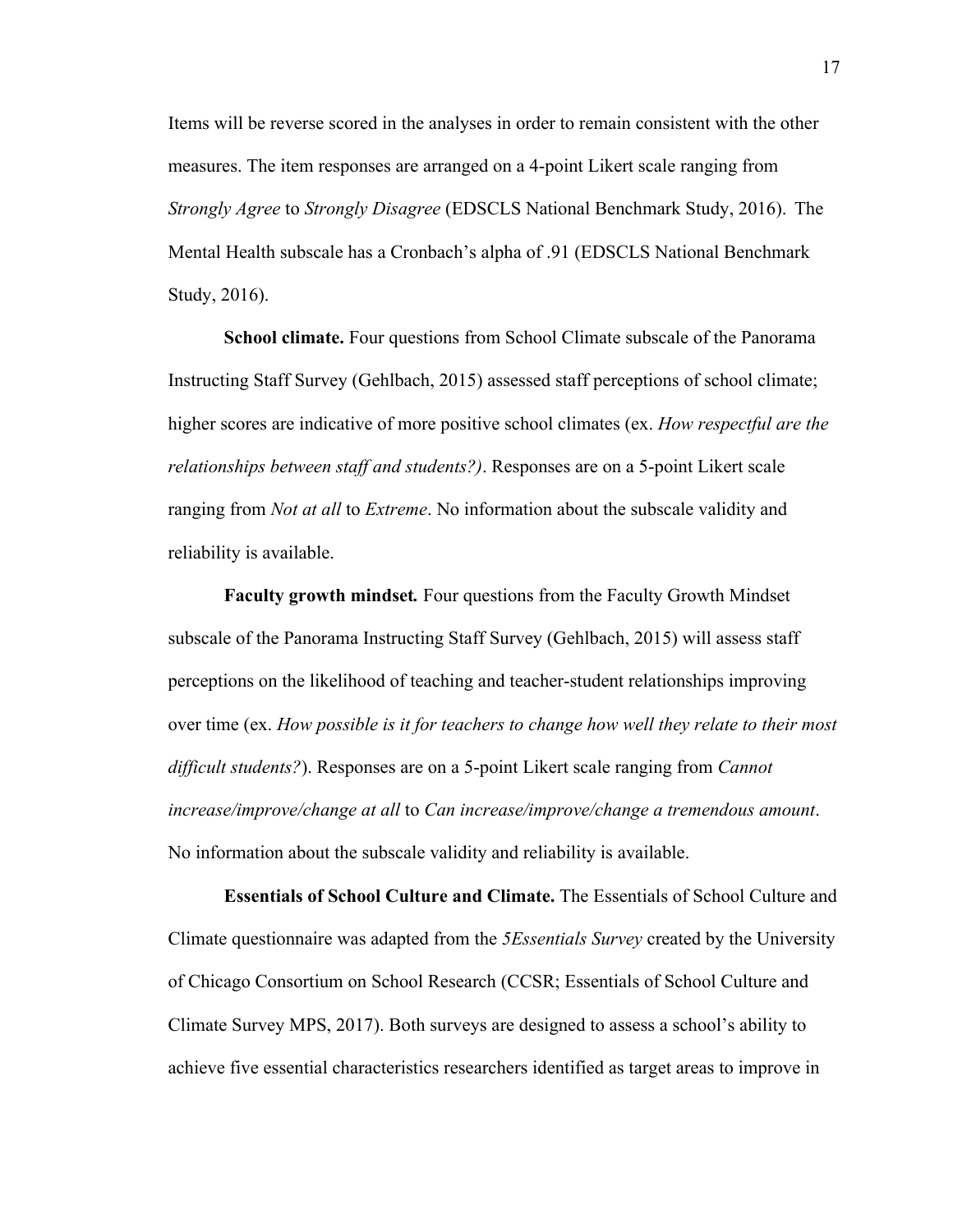urban schools: student and staff perceptions of the school's effective leadership, involvement of families, supportive environment, collaborative teachers, and ambitious instruction (Sebring, Allensworth, Bryk, Easton, & Luppescu, 2006). The staff climate survey includes 69 items; the high school student survey includes 44 items.

Analyses of student data were conducted using the mean score from the 26-item Supportive Environment subscale (ex. *I feel safe and comfortable with my teachers at school*), with higher scores indicative of a more positive perception of school climate. The subscale also includes items assessing how safe students feel at school and how much they think their school and teacher prepare them for college. Response options are on a 4-point Likert scale and vary depending on item content: *Not Safe* to *Very Safe* or *Strongly Disagree* to *Strongly Agree*.

**Youth Risk Behavior Survey.** The Youth Risk Behavior Survey (YRBS) was developed by the CDC in 1991; it has since been updated and is used to assess the health risk behaviors of children and adolescents through dissemination in schools (CDC, 2009). The 89-item survey assesses behaviors that pose a threat to student physical, mental, and sexual safety. The data from the YRBS is collected annually by the participating school district. The questions ask about student behavior in the past 12 months (ex. *During the past 12 months, have you ever been bullied on school property?*). Analyses were conducted using scores derived from both the bullying and suicide ideation subscales which include two items regarding experiences of bullying and four items regarding suicidal thoughts and/or attempts. Questions ask respondents to indicate whether they have experienced either with 1 point for *Yes*, and 0 points for *No*. Higher scores indicate more risk.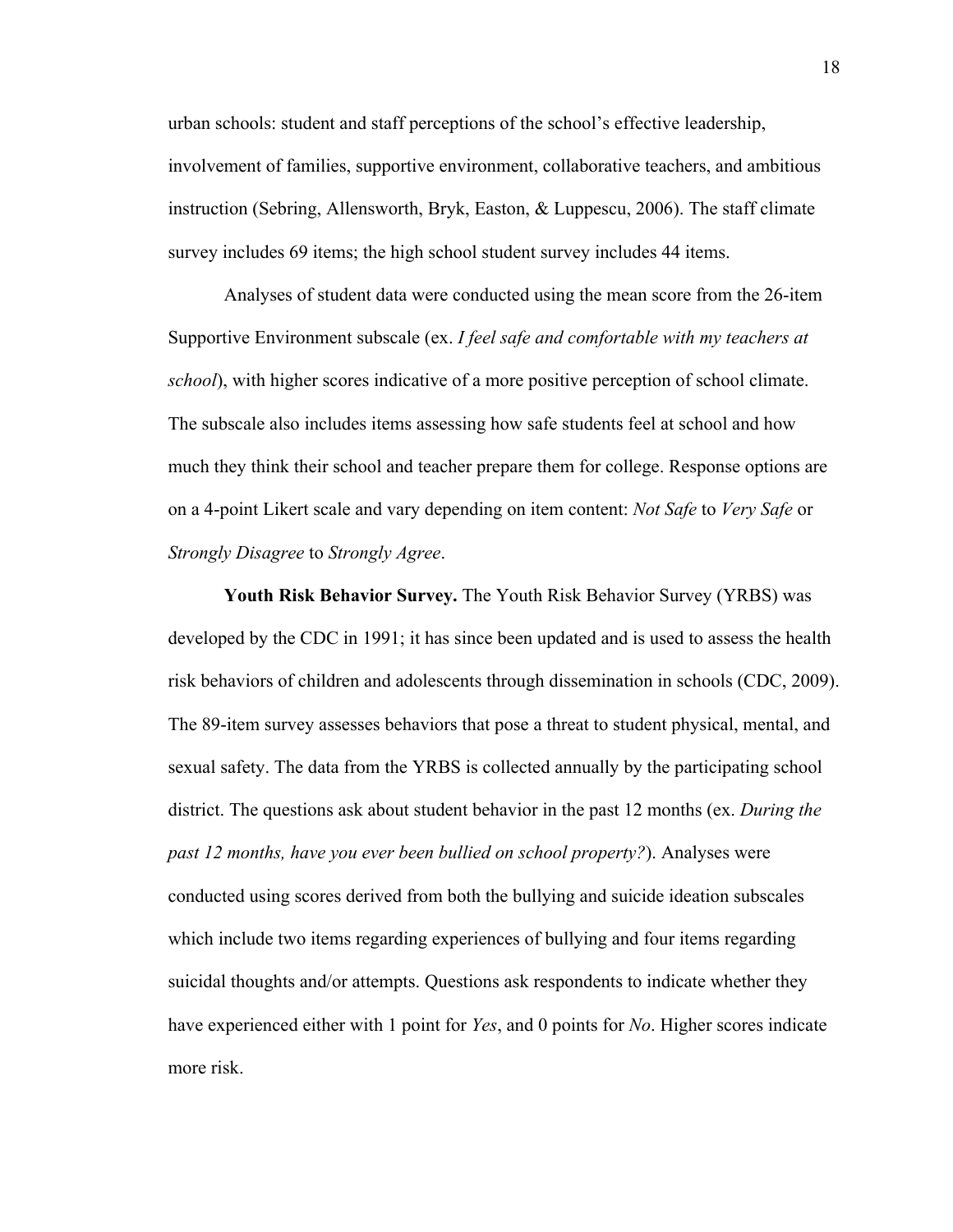District guidelines dictate that in order for individual school results to be reported, there must be at least a 50% participation rate. Consequently, data on the ESCCS and YRBS was received from 12 and 8 schools, respectively. Because these were obtained at the school level, the sample size for analyses including these measures corresponds to the number of schools reporting these data. Because the power to detect statistically significant effects is limited at this sample size, effect sizes also are reported and interpreted based on Cohen (1988) guidelines.

#### **Results**

#### **Teacher Beliefs and School Climate —Question 1**

To address the first research question, Pearson's correlations were conducted to determine whether teachers' scores on the Staff Commitment, Student Mental Health, Faculty Growth Mindset, and School Climate subscales were associated with student perceptions of school climate (ESCCS mean score; see Table 2). There was a mediumsized effect for teachers' commitment to restorative practices (Staff Commitment) and students' perceptions of school climate (ESCCS),  $(r = .32, p = .310)$ . There was a large association between teachers' beliefs regarding student mental health needs (Mental Health) and ESCCS, and the correlation approached significance,  $(r = .56, p = .059)$ . There was a small association between faculty's growth mindset (Growth Mindset) and ESCCS,  $(r = -0.07, p = 0.831)$ . One statistically significant positive correlation emerged between the School Climate subscale and the ESCCS mean score, (*r* = .75, *p* = .005).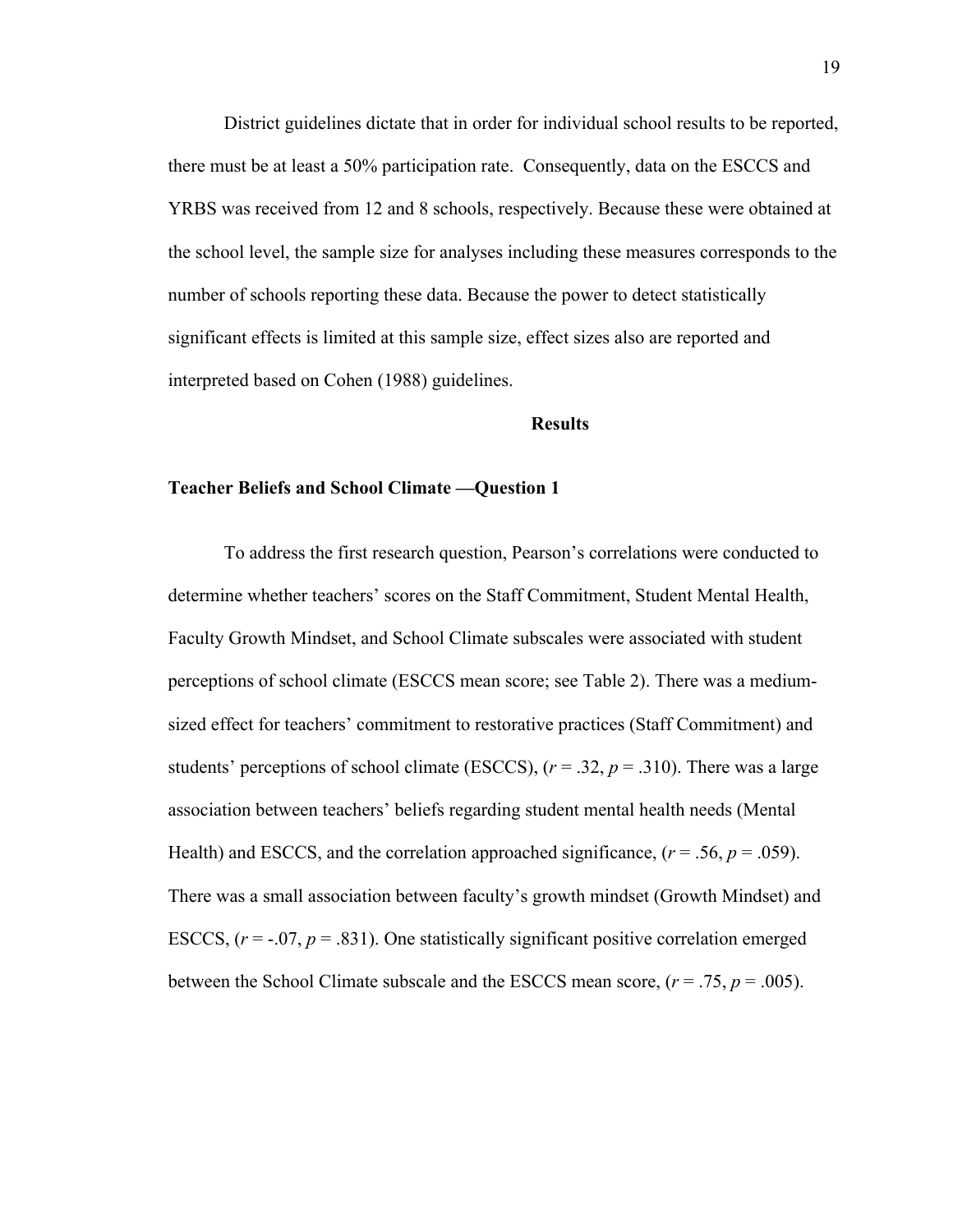#### **Teacher Beliefs and Bullying, Suicidality—Question 2**

To address the second research question, Pearson's correlations were conducted to determine whether the four staff subscale scores were associated with student scores on the two YRBS bullying items (see Table 2). There were medium-sized effects for Staff Commitment and both bullying at school,  $(r = .36, p = .384)$ , and cyberbullying,  $(r = .36, p = .384)$  $=$  .46,  $p = 0.384$ ),. There were small effects for Mental Health and both bullying at school,  $(r = .05, p = .905)$ , and cyberbullying,  $(r = .05, p = .905)$ . There were medium-sized effects for Growth Mindset and both bullying at school, (*r* = .29, *p =* .486), and cyberbullying,  $(r = .41, p = .315)$ . There were small associations with School Climate and both bullying in school,  $(r = .12, p = .785)$  and cyberbullying,  $(r = .20, p = .630)$ .

Pearson's correlations were also conducted to determine whether the four staff subscales were associated with student reports of suicidal ideation on the YRBS. There were small associations between Staff Commitment and both student feelings of sadness and hopelessness,  $(r = .10, p = .808)$  and suicide plan,  $(r = .12, p = .778)$  and large associations with suicidal ideation,  $(r = .52, p = .187)$  and suicide attempts,  $(r = .68, p = .187)$ .062). There were also small associations with Mental Health and both student feelings of sadness and hopelessness,  $(r = .15, p = .730)$ , suicide plan,  $(r = .15, p = .724)$ , and suicide attempts,  $(r = .20, p = .630)$ . There were medium-sized effects for Mental Health and suicidal ideation,  $(r = .40, p = .332)$ . Growth mindset also had small associations with sadness and hopelessness,  $(r = .09, p = .830)$  and suicide plan,  $(r = .14, p = .748)$ and a medium-sized association with suicide ideation,  $(r = .48, p = .231)$ . There was a significant positive correlation for Growth Mindset and student suicide attempts,  $(r =$ 0.73,  $p = .042$ ). School Climate had small associations with students' feelings of sadness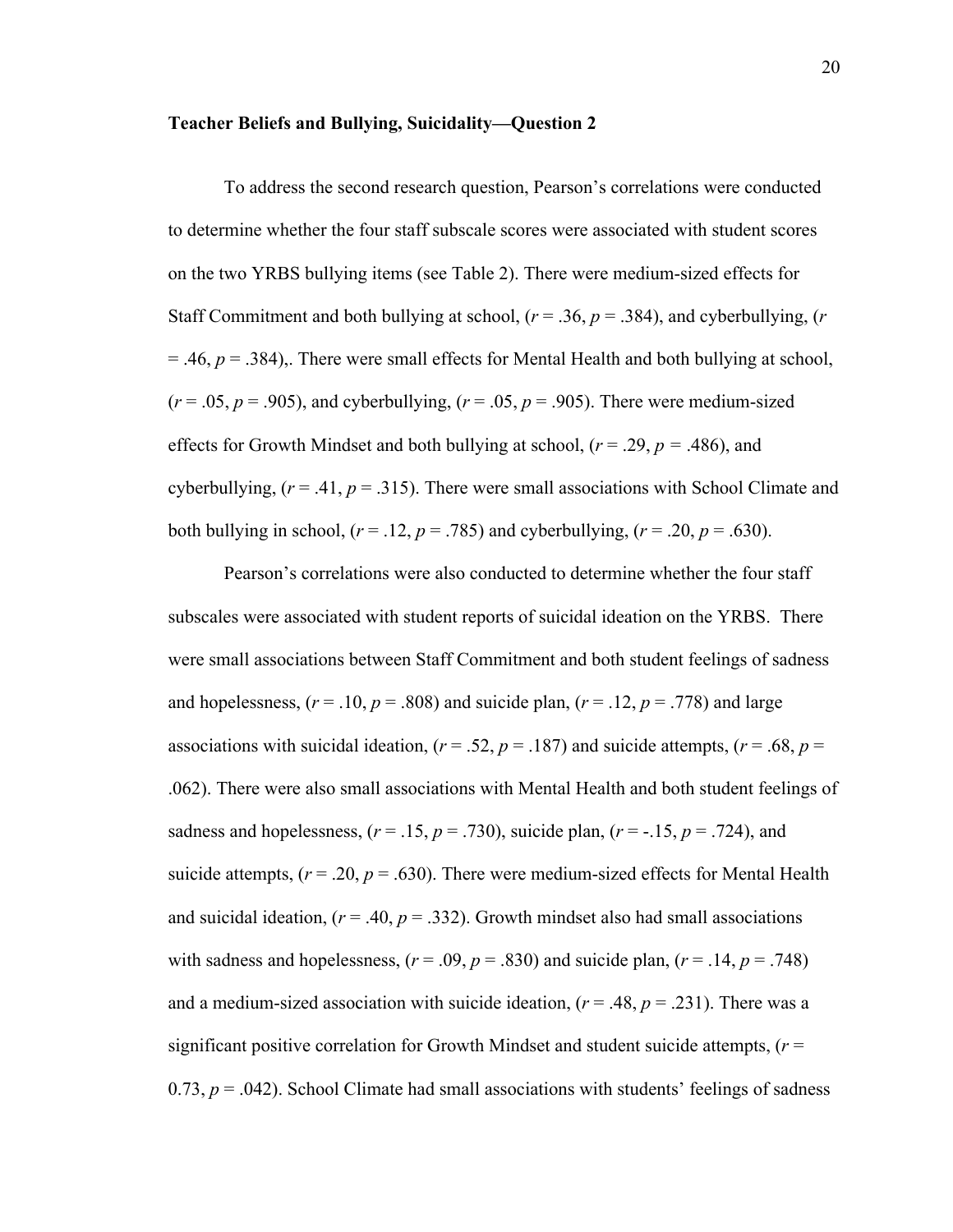and hopelessness,  $(r = .20, p = .628)$ , suicide plan,  $(r = -.12, p = .772)$ , and suicide

attempts,  $(r = .18, p = .679)$ . A medium-sized effect was also observed for School

Climate and suicidal ideation,  $(r = .41, p = .317)$ .

#### **Table 2.**

|                                                                                                                                                                                                                                                                                                                                                                               | <b>Staff</b> | Mental | Growth  | School           |  |
|-------------------------------------------------------------------------------------------------------------------------------------------------------------------------------------------------------------------------------------------------------------------------------------------------------------------------------------------------------------------------------|--------------|--------|---------|------------------|--|
|                                                                                                                                                                                                                                                                                                                                                                               | Commitment   | Health | Mindset | Climate(Teacher) |  |
| <b>Student Perceptions of School</b>                                                                                                                                                                                                                                                                                                                                          | .32          | .56    | $-.07$  | $75**$           |  |
| Climate                                                                                                                                                                                                                                                                                                                                                                       |              |        |         |                  |  |
| <b>Bullying at School</b>                                                                                                                                                                                                                                                                                                                                                     | .36          | .05    | .29     | .12              |  |
| Cyber Bullying                                                                                                                                                                                                                                                                                                                                                                | .46          | .05    | .41     | .20              |  |
| Sad and Hopeless                                                                                                                                                                                                                                                                                                                                                              | .10          | .15    | .09     | .20              |  |
| Suicidal Ideation                                                                                                                                                                                                                                                                                                                                                             | .52          | .40    | .48     | .41              |  |
| Suicide Plan                                                                                                                                                                                                                                                                                                                                                                  | .12          | $-.15$ | .14     | $-.12$           |  |
| Suicide Attempts                                                                                                                                                                                                                                                                                                                                                              | .68          | .20    | $.73*$  | .18              |  |
| <i>Note</i> . $n = 8$ .                                                                                                                                                                                                                                                                                                                                                       |              |        |         |                  |  |
| $\text{C}_{\text{t}}\text{C}_{\text{c}}\text{C}_{\text{c}}$ $\text{C}_{\text{c}}\text{C}_{\text{c}}$ $\text{C}_{\text{c}}\text{C}_{\text{c}}\text{C}_{\text{c}}$ $\text{C}_{\text{c}}\text{C}_{\text{c}}$ $\text{C}_{\text{c}}\text{C}_{\text{c}}$ $\text{C}_{\text{c}}\text{C}_{\text{c}}$ $\text{C}_{\text{c}}\text{C}_{\text{c}}$ $\text{C}_{\text{c}}\text{C}_{\text{c}}$ |              |        |         |                  |  |

Commitment = Staff Commitment to Restorative Practices Subscale mean Growth Mindset = Faculty Growth Mindset Subscale mean; School Climate (Teacher) = Teacher Perceptions of School Climate Subscale mean. \*  $p \leq 0.05$ . \*\* $p \leq 0.01$ .

#### **Duration of Restorative Practices Implementation—Question 3**

To address the final research question, independent samples t-tests were conducted with schools categorized into two groups by duration of implementation as the independent variable and bullying and suicidal ideation item scores as the dependent variables. Schools were separated into two rather than three groups because only one school had a duration of more than two years. The eight schools with YRBS data were grouped by duration of implementation of RP with schools implementing RP for a year or less (Schools  $\leq$ 1),  $n = 3$ , and schools implementing RP for longer than a year (Schools  $>1$ ),  $n = 5$  (see Table 3). There were significant differences between the two groups on bullying,  $t(6) = -2.80$ ,  $p = .03$ ,  $d = 2.21$ , and cyber bullying,  $t(6) = -3.68$ ,  $p = .010$ , *d*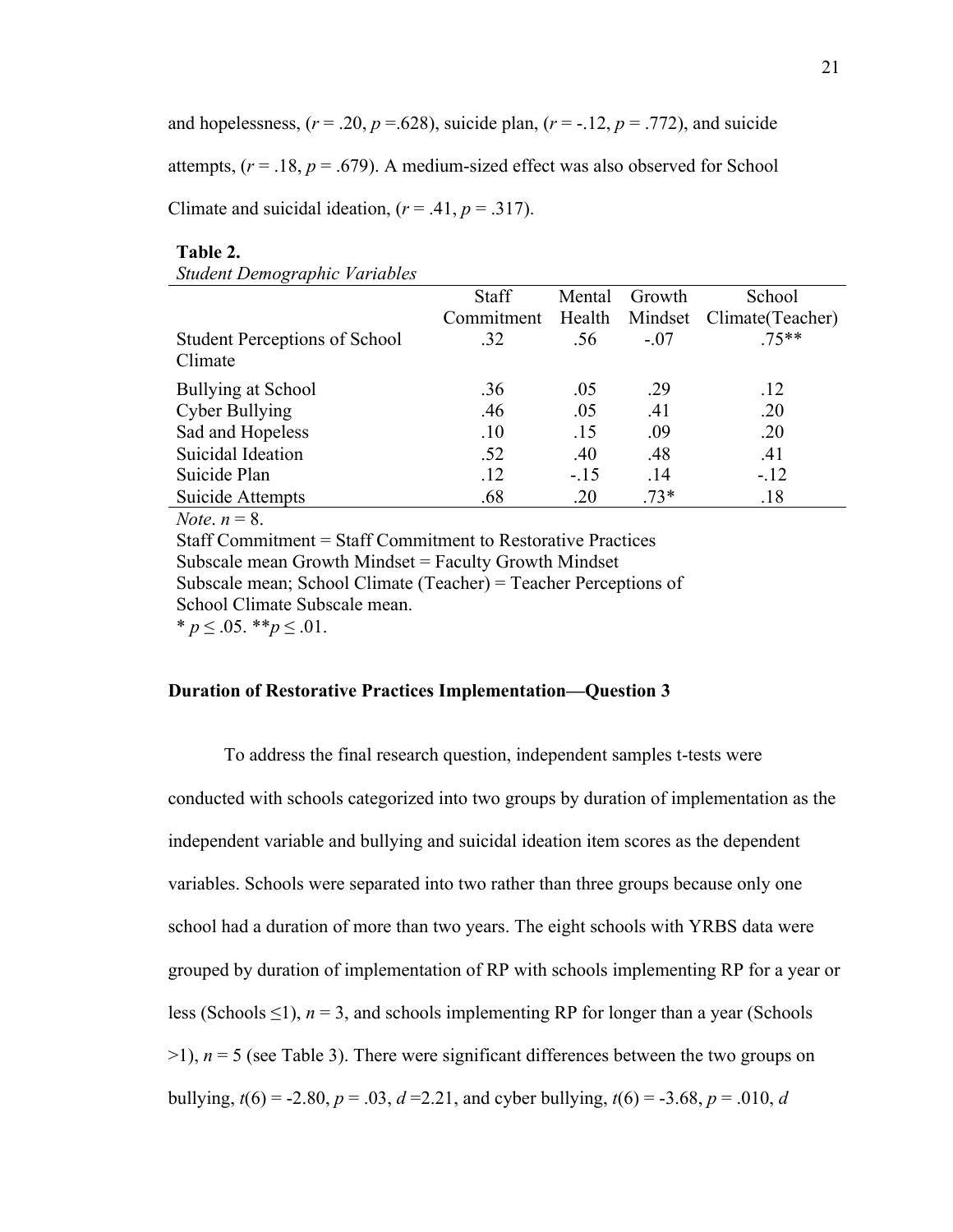=3.16. There were also significant differences between the two groups on suicidal ideation  $t(6) = -2.82$ ,  $p = .030$ ,  $d = 2.21$ ; suicide plan  $t(6) = -3.23$ ,  $p = .018$ ,  $d = 2.21$ ; and suicide attempts  $t(6) = -3.45$ ,  $p = .014$ ,  $d = 2.75$ . More risk behaviors were observed in the group with longer duration of RP implementation (see Table 4).

## **Table 3**. *Group Composition*

|                                                 | Number of Students |
|-------------------------------------------------|--------------------|
| Group $\leq 1$ year of implementation, <i>n</i> |                    |
| School 1                                        | 949                |
| School 2                                        | 1105               |
| School 3                                        | 920                |
| Group >1 year of implementation, <i>n</i>       |                    |
| School 4                                        | 158                |
| School 5                                        | 249                |
| School 6                                        | 465                |
| School 7                                        | 257                |
| School 8                                        | 37                 |
| $N_{\alpha}$ $n = 4703$                         |                    |

*Note*.  $n = 4793$ 

#### **Table 4.**

*Independent Samples T-Tests for YRBS Bullying and Suicide Items by Duration of RP Implementation Groups*

|                    | Schools $\leq$ 1 |           | Schools $>1$   |           |           |  |
|--------------------|------------------|-----------|----------------|-----------|-----------|--|
|                    | $\overline{M}$   | <b>SD</b> | $\overline{M}$ | <b>SD</b> | t         |  |
| Bullying at School | 0.11             | 0.02      | 0.18           | 0.04      | $-2.80*$  |  |
| Cyber Bullying     | 0.09             | 0.01      | 0.14           | 0.02      | $-3.68**$ |  |
| Sad and Hopeless   | 0.35             | 0.03      | 0.40           | 0.05      | $-1.46$   |  |
| Suicidal Ideation  | 0.15             | 0.02      | 0.22           | 0.04      | $-2.82*$  |  |
| Suicide Plan       | 0.11             | 0.00      | 0.17           | 0.03      | $-3.23*$  |  |
| Suicide Attempts   | 0.09             | 0.02      | 0.16           | 0.03      | $-3.45**$ |  |

*Note.*  $n = 8$ .

\**p* ≤ .05. \*\**p* ≤ .01.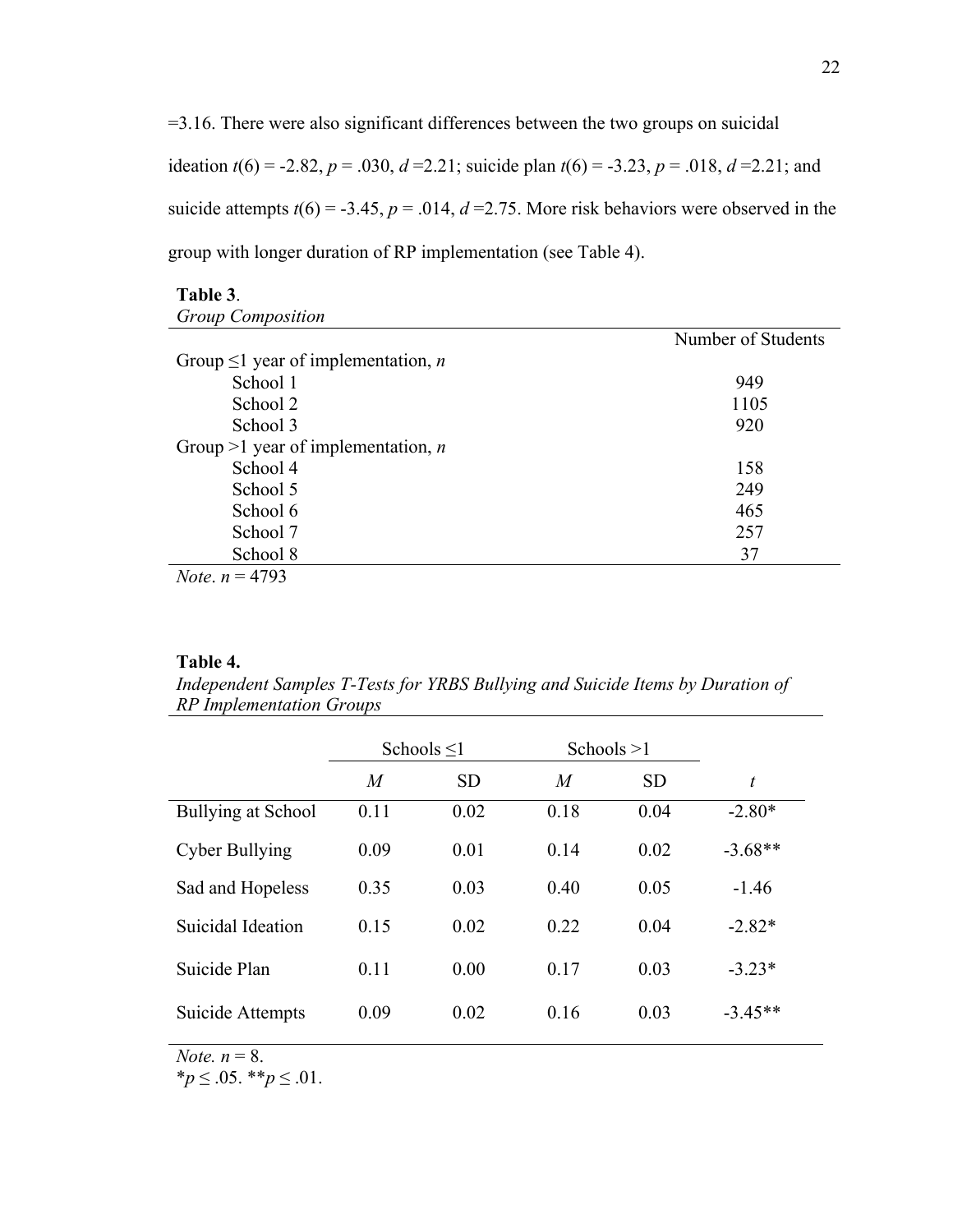#### **Discussion**

Adolescence is a critical developmental period that presents key opportunities for biological, psychological, and social changes (Masten, 2014). Given these opportunities for change, it is important that adolescents have supportive relationships with competent adults that encourage the promotion of internal assets and provide the external resources necessary for resilience and positive growth. Adolescents spend the majority of their time in schools, and thus teachers are in a position to provide these supportive relationships in the absence of, or in addition to parents (Yeung & Leadbeater, 2010). However, much remains unknown regarding teachers' attitudes about factors that may contribute to these relationships. The goals of the current study were to explore whether teachers' beliefs regarding RP, students' mental health, growth mindsets, and teachers' perceptions of school climate were associated with students' perceptions of school climate, specifically teacher-student relationships, and students' experiences of bullying and suicidal ideation. It also examined the impact of prolonged implementation of RP on student experiences of suicidal ideation and bullying.

#### **Teacher Beliefs and Student Outcomes**

Data on students' perceptions of school climate and their risk behaviors were aggregated at the school level for analyses, and consequently the sample size was the number of participating schools. Given the reduced power to detect significant relationships, effect sizes were also interpreted. Effect sizes can be useful early in intervention research for determining the potential impact of intervention and prevention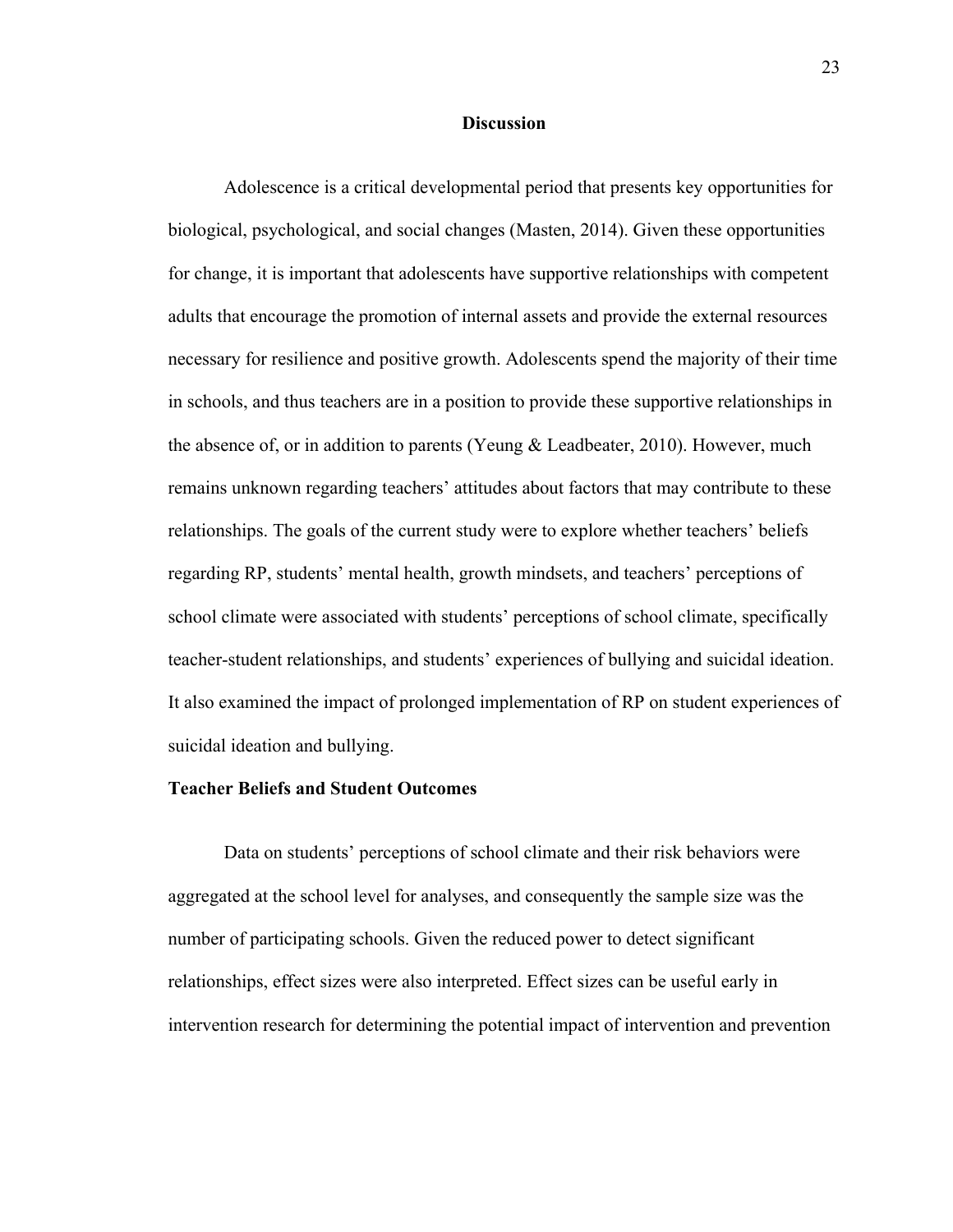programs, particularly in pilot studies. Given the novelty of this research, the effect sizes can help guide future studies (Lam, 2016).

Associations between teachers' beliefs and students' perceptions of school climate ranged from very small to large. Teachers' beliefs about their school's climate had a large and statistically significant positive association with students' perspectives of school climate, suggesting that the more positive teachers' beliefs about their relationships with students and the school environment generally were, the more positive students felt about their school's climate and their relationships with teachers in the school. These results suggest some concordance between the teacher and student school climate measures. Previous studies have emphasized the importance of examining both teacher and student perceptions of school climate because they may have different associations with important outcomes (Koth, Bradshaw, & Leaf, 2008; Mitchell, Bradshaw, & Leaf, 2010).

A large positive association was found between teachers' beliefs regarding students' mental health needs and students' perceptions of school climate. There is a lack of research examining the relationship between mental health and school climate, though findings from LaRusso et al. (2008) suggest that teachers' ability to tune in to their students' needs are more likely to foster a positive school climate for students. Teachers who are in tune with their students' mental health needs likely demonstrate positive behaviors that contribute to students' perceptions of school climate, such as teacher empathy and respect (LaRusso et al., 2008).

A medium positive effect was found for teachers' commitment to RP and students' perceptions of school climate. This suggests that with higher teacher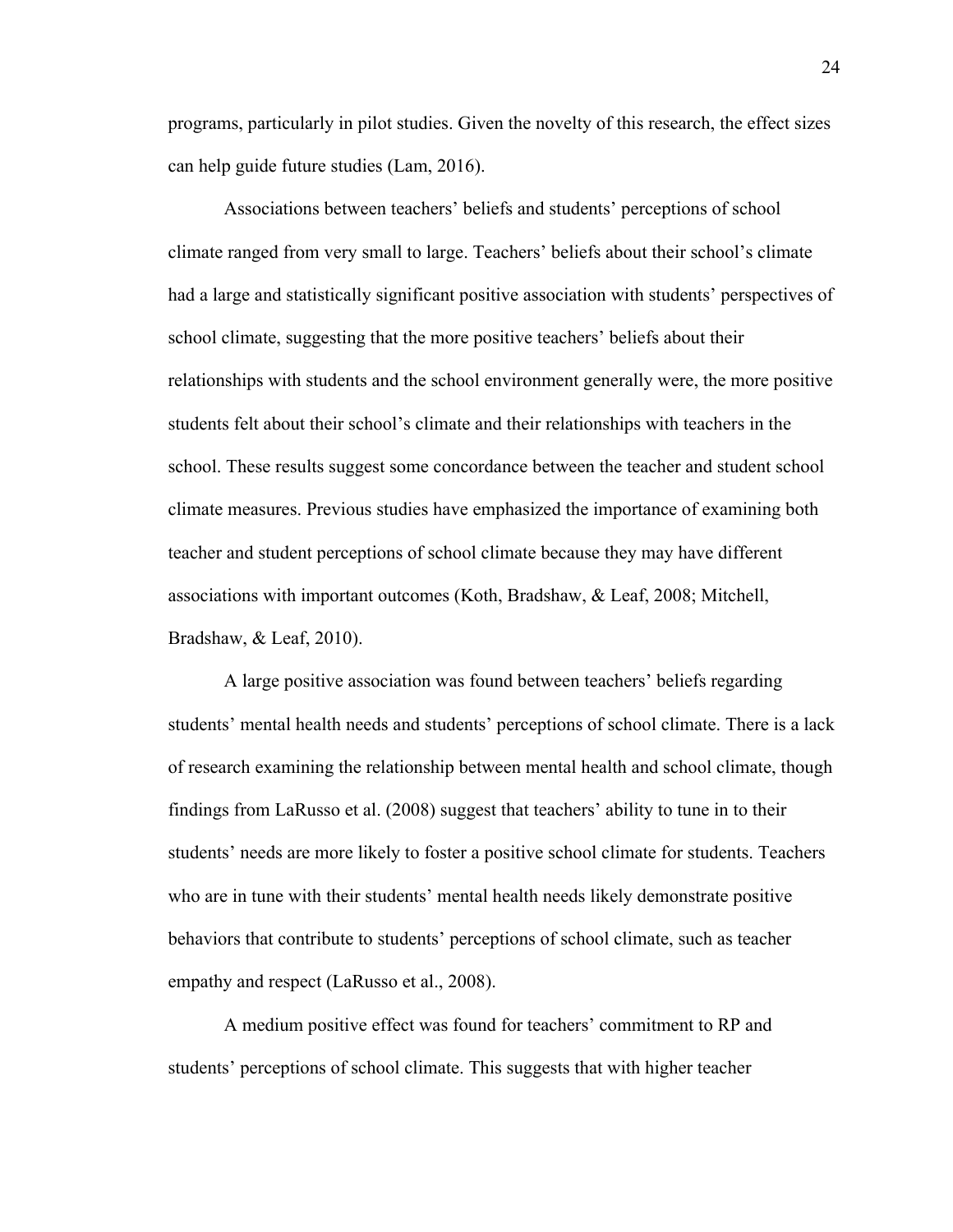commitment to RP, students' report more positive ratings of school climate. Although not statistically significant with the current sample size, these findings are consistent with both the hypothesis and previous findings, which suggest that RP can be a powerful tool to aid in creating a better school environment for students (McCluskey et al., 2008).

Finally, a very small negative effect was found for teachers' growth mindset and students' perceptions of school climate. It is possible that while teachers hold these beliefs, it is not yet evident in their interactions with students and thus the relationships are not as pronounced. Examining how growth mindset is related to teacher behaviors may shed light on whether it is relevant for shaping students' perceptions of the school climate.

Considerable variability was found in associations between teachers' beliefs and students' experiences of bullying and suicidality. Although there were some large associations, most of the twenty-four associations were quite small and thus did not support the study's hypotheses. The most surprising result was a significant large positive association between teachers' beliefs about their operating from a growth mindset and students' suicide attempts in the last year. These results suggest that the more positively teachers reported operating from a growth mindset (i.e. the ability to improve teaching strategies and grow their relationships with their most difficult students), the more students reported previous suicide attempts. This finding is contrary to the hypothesis that the more positively teachers' reported operating from a growth mindset, the less students would report negative outcomes, such as suicide attempts. A potential explanation for this association is that higher rates of suicide attempts led to higher faculty growth mindset.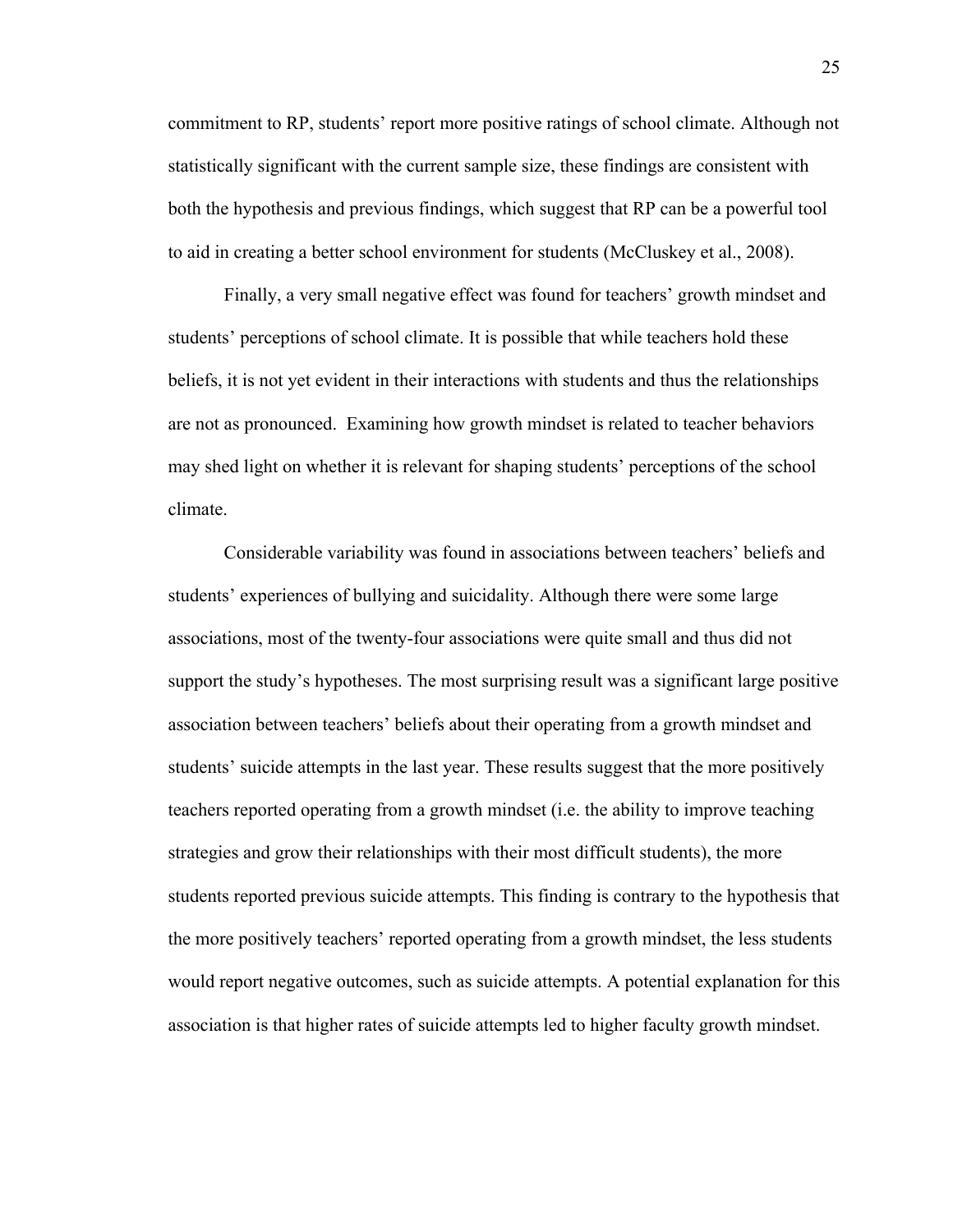That is, concerns about suicidality among students might have led teachers to adopt growth mindsets in an effort to address suicidality in students.

#### **Restorative Practices Implementation**

In regard to the third research question, the findings of the current study suggest that the duration of RP implementation was associated with student outcomes, but not in the direction hypothesized. Longer school-wide broad implementation of RP in high schools was associated with poorer student outcomes; students at schools implementing RP for a longer period of time (>1 year) reported more experiences of bullying and suicidal ideation. These findings were at odds with previous research that suggested improved school climate in the presence of RP (McCluskey et al., 2008). However, McCluskey and colleagues' findings also highlighted the difficulty of broad implementation in secondary schools. For example, some teachers were hesitant to implement RP because they felt that it may reduce or eliminate their power to punish bad behavior (McCluskey et al., 2008). Similarly, in the district participating in the current study, implementation meant that some administrators and teachers received some degree of training on RP, but there were no specific requirements to guide how and to what extent RP was being implemented in individual classrooms or school-wide. Consequently, it is difficult to interpret the present study findings. Additionally, the majority of the schools that were participating in the current study were typically lowperforming and consistently failed to meet district expectations. This may, in part, contribute to the unexpected findings; arbitrarily defined broad RP implementation may not be enough for schools that are facing challenges meeting students' academic and socioemotional needs. These schools may be in need of more targeted intervention, with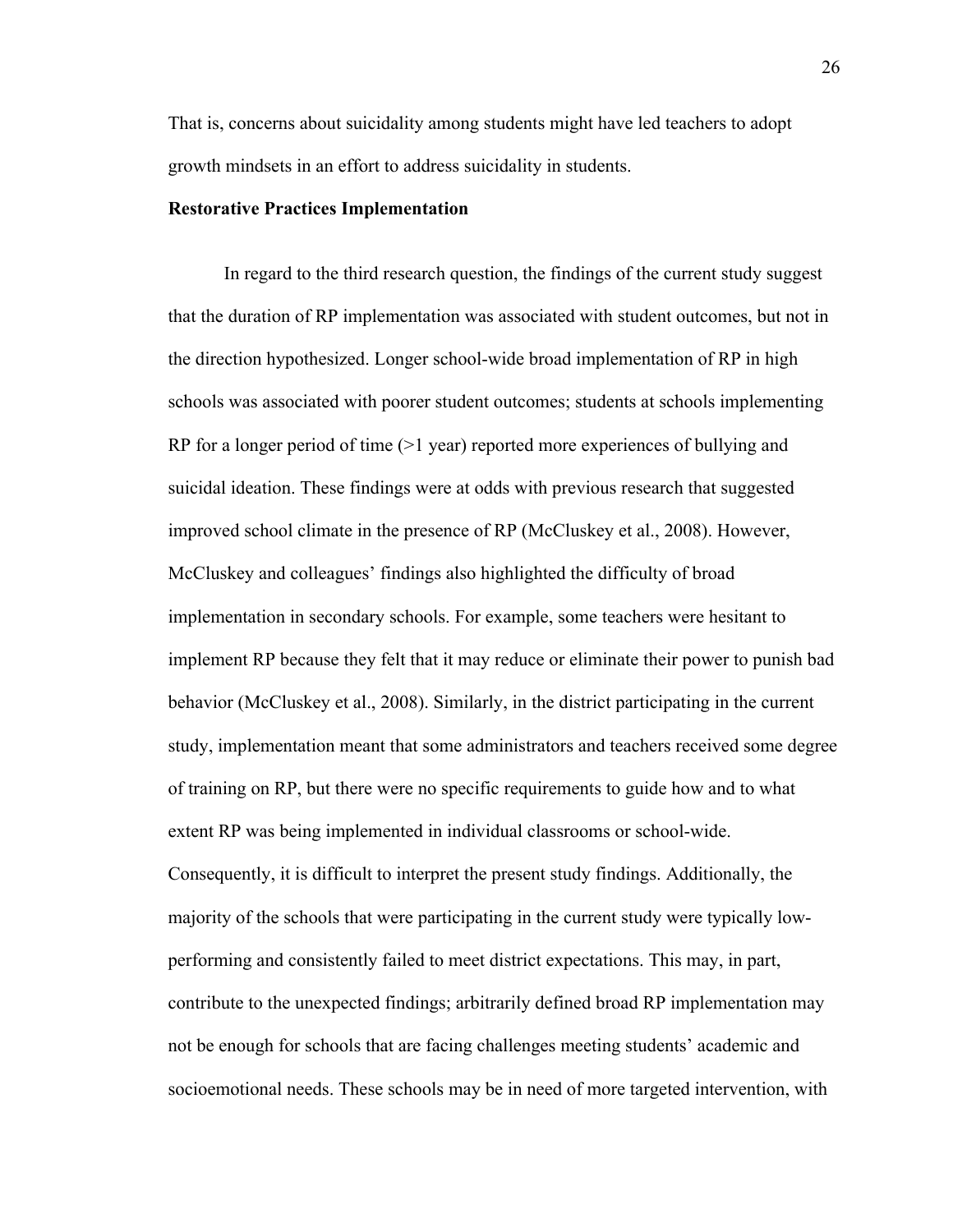clear guidelines for implementation (McCluskey et al., 2008). However, in the group with shorter RP duration implementation, there was one participating school, School 2, that consistently exceeded district expectations prior to implementing RP. This may partially account for a lower overall mean in risk behaviors reported by students, given that there were only three schools in Group 1. Of note, the current study also did not directly assess implementation of RP, and instead used district reports of RP implementation and the subscale assessing teachers' reports of their commitment to RP in their schools. Even in the schools that have broad school-wide implementation for longer than a year, there is some ambiguity regarding what that actually amounts to in practice, given the lack of more objective measures of implementation. An additional explanation for these results is that schools that were experiencing more student mental health concerns started adopting RP earlier in an effort to improve their climate. However, given the quasi experimental design of the current study, schools were not randomly assigned to a duration implementation group, thus it is impossible to interpret the findings with conclusiveness.

Restorative practices are derived from principles of restorative justice (Coates et al., 2003). In theory, a major component of RP is conflict resolution (McCluskey et al., 2008). However, in practice, RP in the participating district is much more focused on the community building aspect than that of conflict resolution, and punitive methods of discipline remain a primary strategy. While this focus on affirming the importance of relationships is consistent with the more universal school implementation of RP (Hulvershorn & Mulholland, 2018), the limited focus on conflict resolution may contribute to the incongruence between teachers' beliefs and students' experiences, as well as the puzzling findings suggesting students exhibit more risk behaviors in schools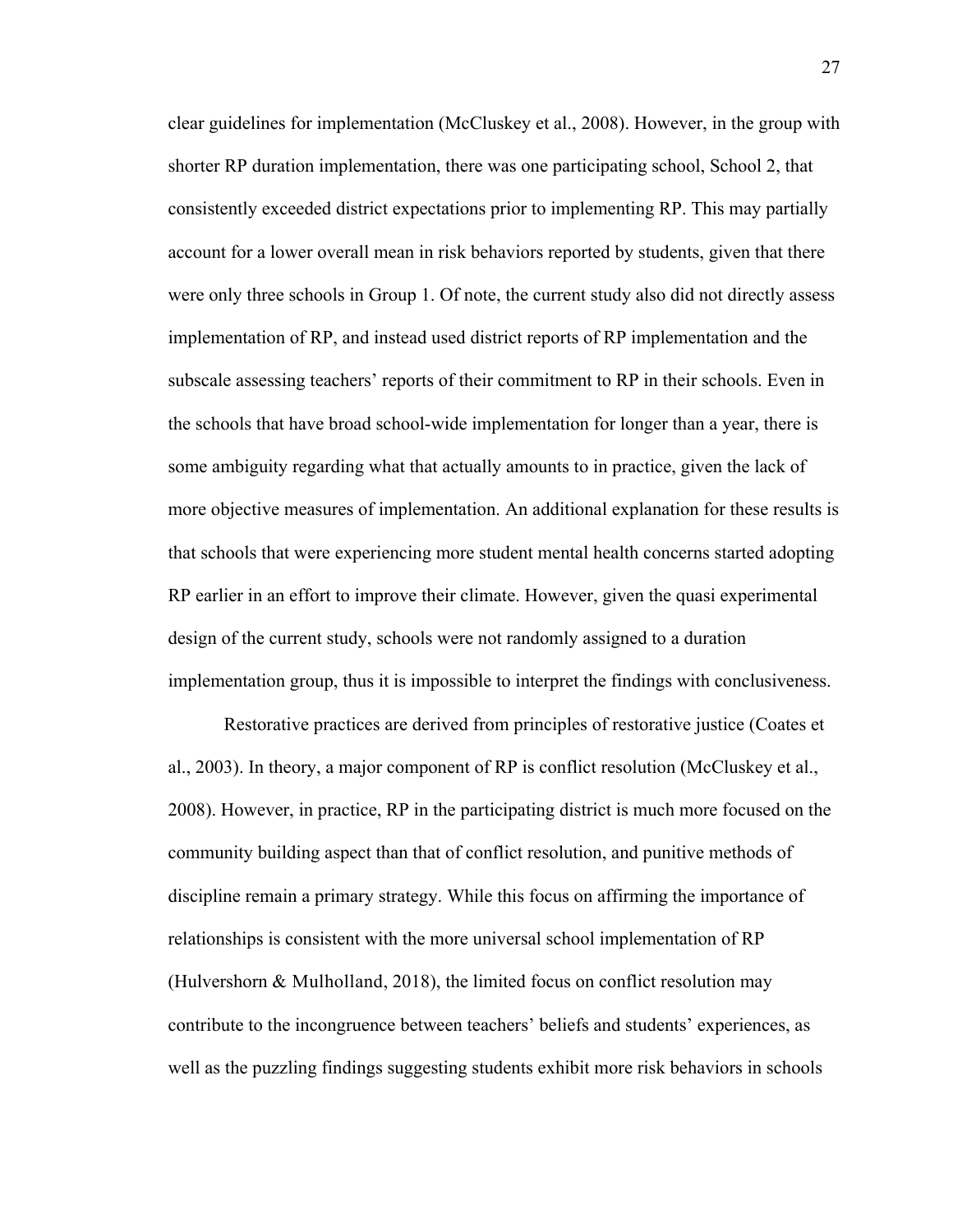with longer RP implementation, such as more bullying. With an increased focus on conflict resolution skills and practices, perhaps the expected differences between the groups on the bullying items would be observed.

#### **Limitations**

The current study had several notable limitations. First, there was not enough power to detect many statistically significant effects. Data for the students was provided from the district and therefore, researchers had little control over how the data was presented. Moving forward, individual student data should be collected, or received from the district, and nested analyses should be conducted. Multilevel modeling can provide better tests of hypotheses when data are nested. Students' data should be nested within the teachers, and teachers nested within their respective schools, allowing the analyses to retain power and still make comparisons at the school level.

As described above, there also was no objective measure of broad implementation of RP in each of the participating schools. The data and findings could have been richer with the inclusion of an objective measure of RP implementation to better understand the impact of longer RP implementation for student risk behaviors. With an objective measure, perhaps a school observation and a checklist of specific district guidelines for RP requirements, there would be more consistency across schools, and researchers would be able to more clearly understand and measure the quality of implementation as opposed to simply the duration. Also, schools were not randomly assigned to implementation, and as mentioned earlier, there may be systematic differences among schools who chose to introduce RP at different times. For example, there were four schools that were concurrently participating in a grant project that may have provided additional support for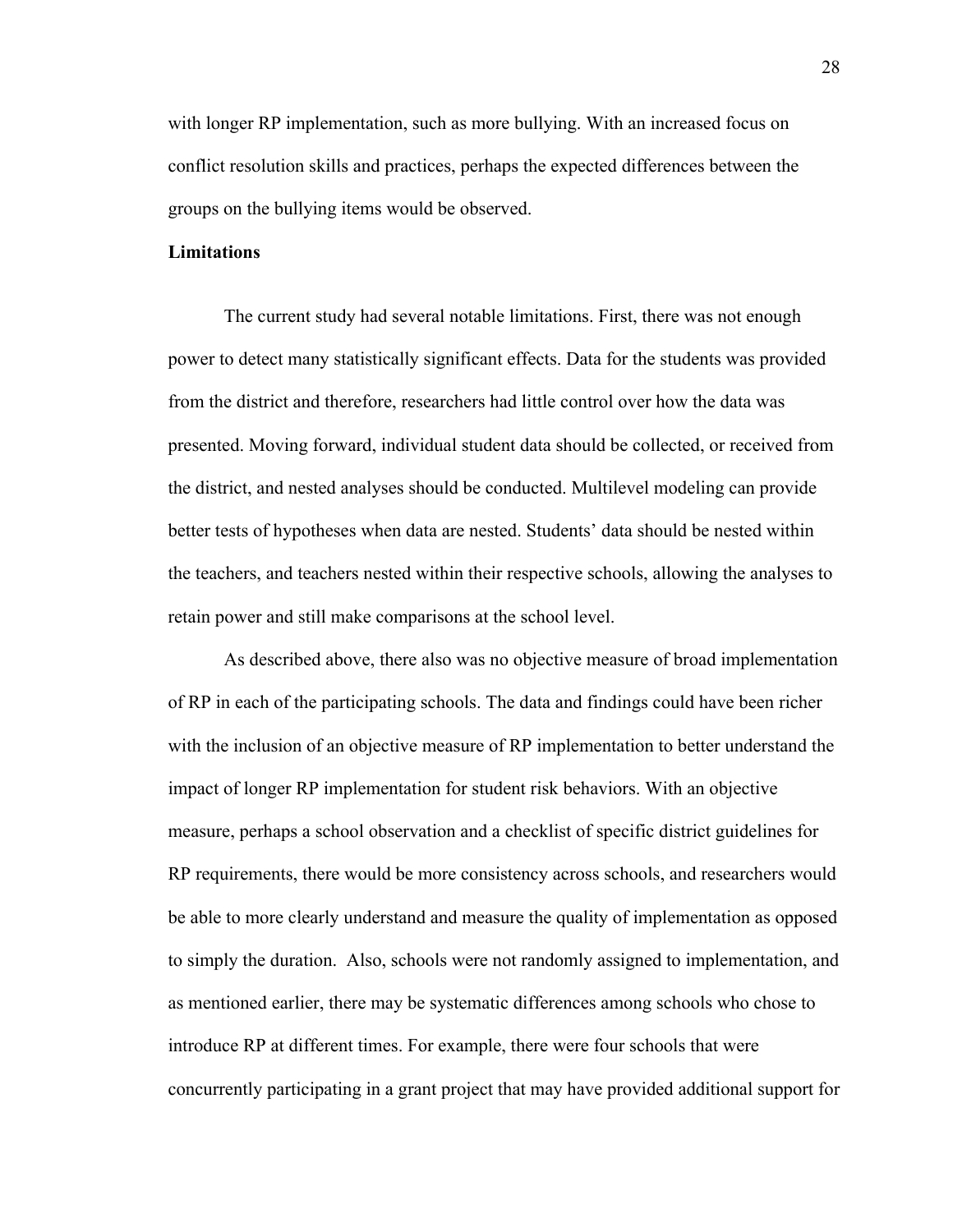RP implementation and other mental health services that the other schools did not receive.

There also was low student participation on the student measures collected by the school district. This may be due to there not being designated class time in the majority of the schools to complete the questionnaires. This then required students to complete them on their own time. It is understandable that the measures are not high priority for high school students to complete. In contrast, teachers completed the measure that the researcher created for this specific study during an allotted training time, and the participation was much higher. Moving forward, it may be best to have students complete a shorter measure during an elective period.

Finally, teachers' beliefs about their role may not be an accurate proxy for their actions, and therefore teachers' beliefs may not be as strongly associated with students' reported experiences. A previous study found there was incongruence between teachers' beliefs about their implementation of restorative practices and what students were perceiving (Gregory, Clawson, Davis, & Gerewitz, 2015). Specifically, researchers found that students' reports of teacher RP implementation were positively associated with perceived teacher respect, while teachers' reports of their RP implementation were not (Gregory et al., 2015). This is consistent with findings of the present study, because while teachers may hold the beliefs that students' mental health is important, RP is valuable, teacher-student relationships are meaningful, and that they can improve over time; however, that does not necessarily translate to behaviors that impact students' beliefs and behaviors.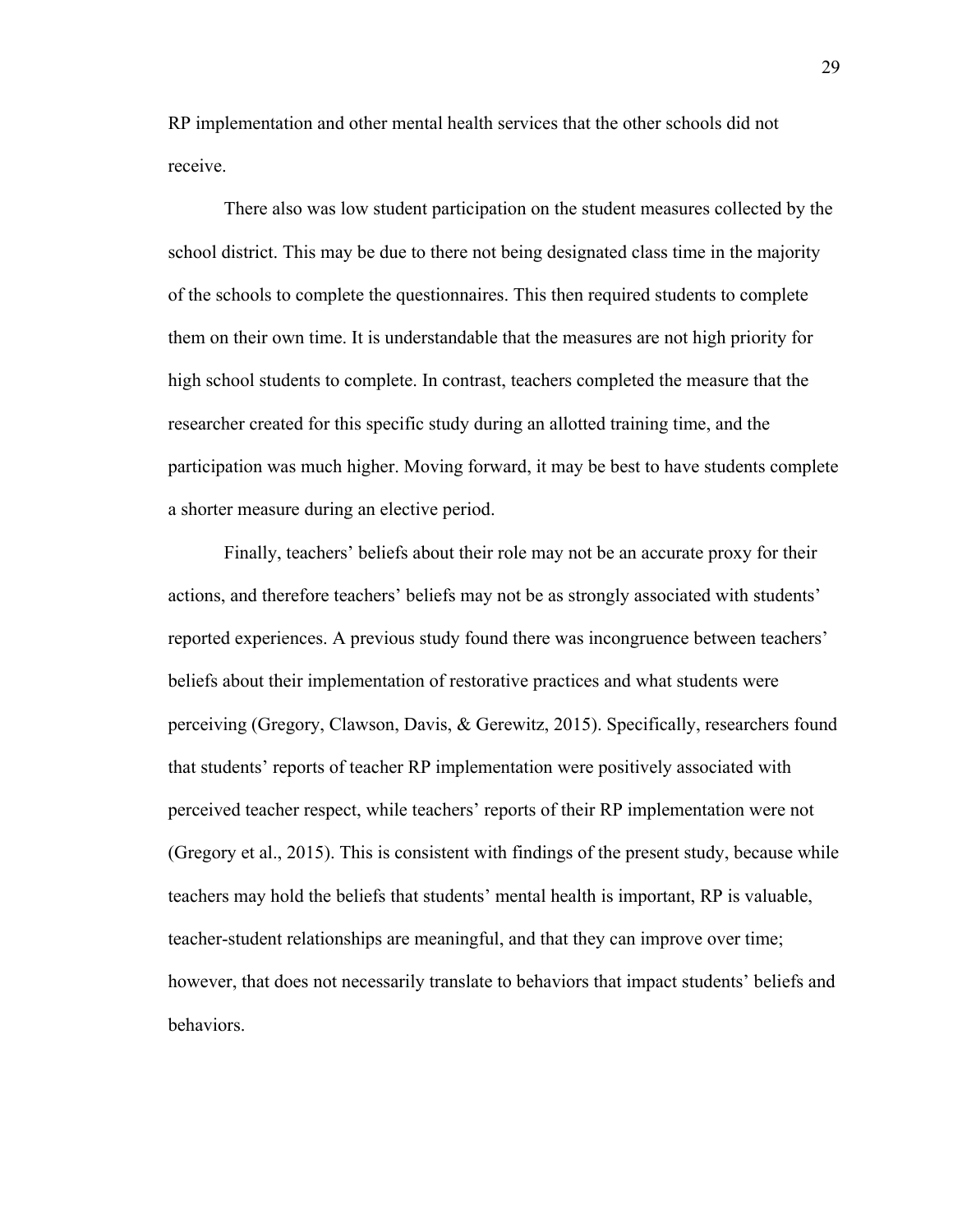#### **Implications and Future Directions**

Richardson, Anders, Tidwell, and Lloyd (1991) found that beliefs do not always translate to practice. Specifically, teachers' beliefs often far precede a change in practice. Given the relatively short amount of time that teachers and schools have been using RP (.5-2 years), it is possible that the students have not yet reaped the benefits that RP promises. However, there is promise that RP, when implemented wholly and correctly, can positively impact teacher-student relationships and other student outcomes (Gregory et al., 2015). The district is still in the early stages of RP implementation, and this study may provide valuable information for moving forward. Particularly, there may need to be a clear measure of implementation. Clear guidelines may need to be established to quickly garner information about where schools are in terms of implementation. Other suggestions for future research and practice include assessing students' perceptions of RP implementation, as well as a more targeted approach to evaluating students' perceptions of school climate, teacher-student relationships, and risk behaviors. This study yielded useful information necessary to moving forward in research into restorative practices.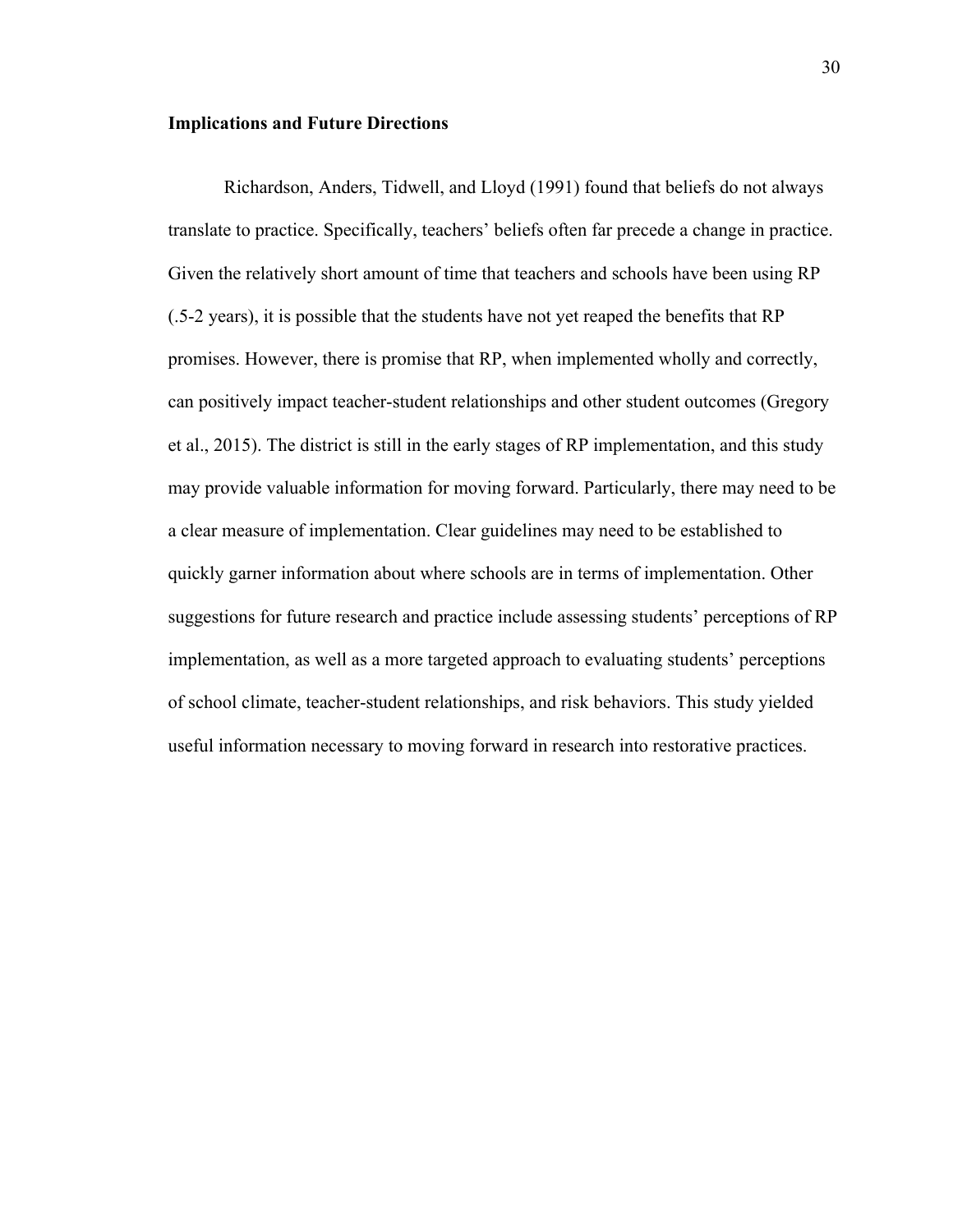#### **Bibliography**

- Aldridge, J. M., Fraser, B. J., Fozdar, F., Alai, K., Earnest, J., & Afari, E. (2015). Students perceptions of school climate as determinants of wellbeing, resilience and identity. *Improving Schools, 19*, 5-26. http://dx.doi.org/10.1177/1365480215612616
- American Institutes for Research (2014). *CASEL/NoVo collaborating districts initiative.* Retrieved from AIR Website: http://www.air.org
- Bauman, S., Toomey, R. B., & Walker, J. L. (2013). Associations among bullying, cyberbullying, and suicide in high school students. *Journal of Adolescence*, *36*, 341-350. http://dx.doi.org/10.1016/j.adolescence.2012.12.001
- Benard, B. (1995). *Fostering resilience in children* (Report No. EDO-PS-95- 9). Washington, DC: Department of Education.
- Benard, B., & Slade, S. (2009). Listening to students: Moving from resilience research to youth development practice and school connectedness. In R. Gilman, E.S. Huebner, & M.J. Furlong (Eds.), *Handbook of positive psychology in schools.* (pp. 353-369). New York, NY: Routledge.
- Bradshaw, C.P., Waasdorp, T.E., & Johnson, S.L. (2015). Overlapping verbal, relational, physical, and electronic forms of bullying in adolescence: Influence of school context. *Journal of Clinical Child and Adolescent Psychology, 44*, 494–508. http://dx.doi.org/10.1080/15374416.2014.893516
- Brooks, R., & Goldstein, S. (2008). The mindset of teachers capable of fostering resilience in students. *Canadian Journal of School Psychology*, *23*, 114-126. https://doi.org/10.1177/0829573508316597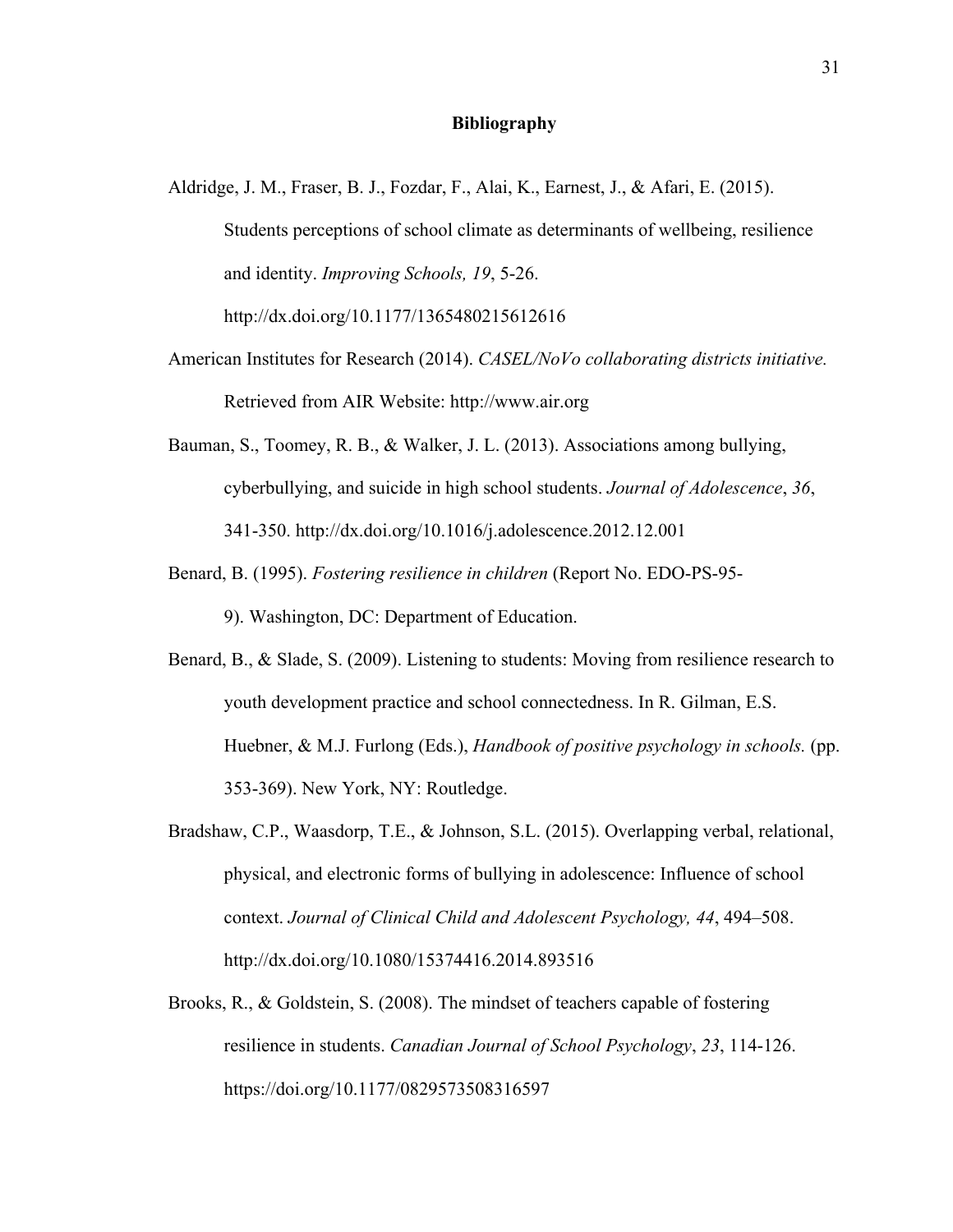- Bruns, E. J., Walrath, C., Glass-Siegal, M., & Weist, M. D. (2004). School-based mental health services in Baltimore: Association with school climate and special education referrals. *Behavior Modification, 28*, 491–512
- Centers for Disease Control and Prevention (2009). Youth Risk Behavior Survey. Available at https://www.cdc.gov/healthyyouth/data/yrbs/questionnaires.htm
- Coates, R. B., Umbreit, M., & Vos, B. (2003). Restorative justice circles: An exploratory study.

*Contemporary Justice Review, 6*, 265–278.

- Costello, B., Wachtel, J., & Wachtel, T. (2010). *Restorative circles in schools: Building community and enhancing learning*. International Institute for Restorative Practices.
- Dray, J., Bowman, J., Freund, M., Campbell, E., Wolfenden, L., Hodder, R. K., & Wiggers, J. (2014). Improving adolescent mental health and resilience through a resilience-based intervention in schools: Study protocol for a randomised controlled trial. *Trials*, *15*, 289-297. http://dx.doi.org/10.1186/1745-6215-15-289
- Durlak, J. A., Domitrovich, C. E., Weissberg, R. P., & Gullota, T. P. (Eds.). (2015). *Handbook of social and emotional learning: Research and practice*. New York, NY: Guilford Publications
- Dweck, C. S. (2008). *Mindsets and math/science achievement.* Paper presented at the Carnegie Corporation of New York–Institute for Advanced Study Commission on Mathematics and Science Education, New York, NY.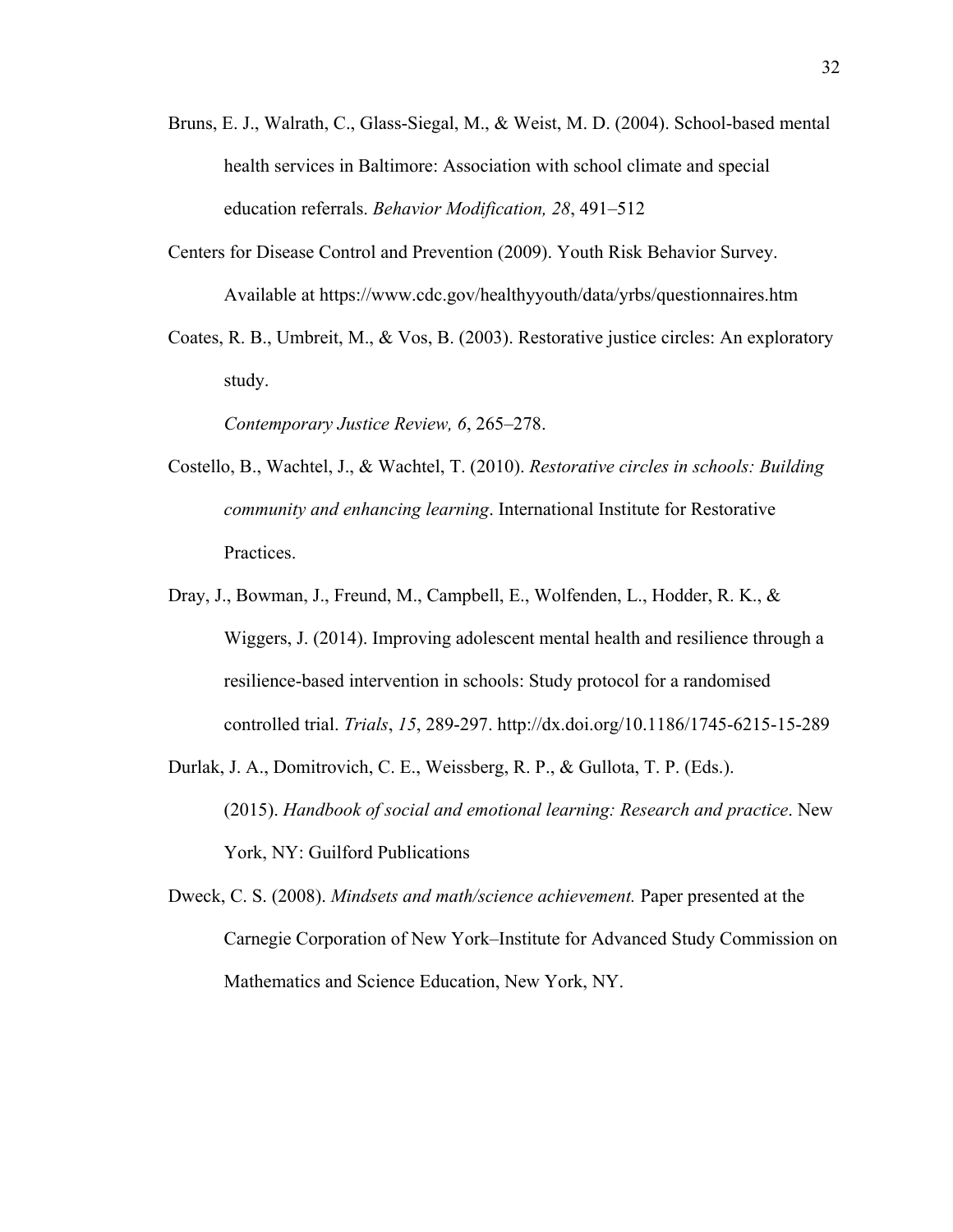- Eslea, M., & Smith, P. K. (1998). The long-term effectiveness of anti-bullying work in primary schools. *Educational Research*, *40*, 203-218. http://dx.doi.org/10.1080/0013188980400208
- Essentials of School Culture and Climate Survey (2017). Accessed from http://mps.milwaukee.k12.wi.us/en/District/Initiatives/Research-Development/ESCC.htm
- Fergus, S., & Zimmerman, M. A. (2005). Adolescent resilience: A framework for understanding healthy development in the face of risk. *Annual Review of Public Health*, *26*, 399-419.

https://doi.org/10.1146/annurev.publhealth.26.021304.144357

- Fonagy, P., Twemlow, S. W., Vernberg, E. M., Nelson, J. M., Dill, E. J., Little, T. D., & Sargent, J. A. (2009). A cluster randomized controlled trial of child-focused psychiatric consultation and a school systems-focused intervention to reduce aggression. *Journal of Child Psychology and Psychiatry*, *50*, 607-616. http://dx.doi.org/10.1111/j.1469-7610.2008.02025.x
- Gehlbach, H. (2015). *Panorama staff survey: User guide*. Retrieved from Panorama Education Website: www.panoramaed.com
- Gregory, A., Clawson, K., Davis, A., & Gerewitz, J. (2015). The promise of restorative practices to transform teacher-student relationships and achieve equity in school discipline. *Journal of Educational and Psychological Consultation*, *25*, 1–29. https://doi.org/10.1080/10474412.2014.929950
- Henderson, N., Milstein, M. M., & Werner, E. E. (2002). *Resiliency in schools: Making it happen for students and educators*. Thousand Oaks, CA: SAGE Publications.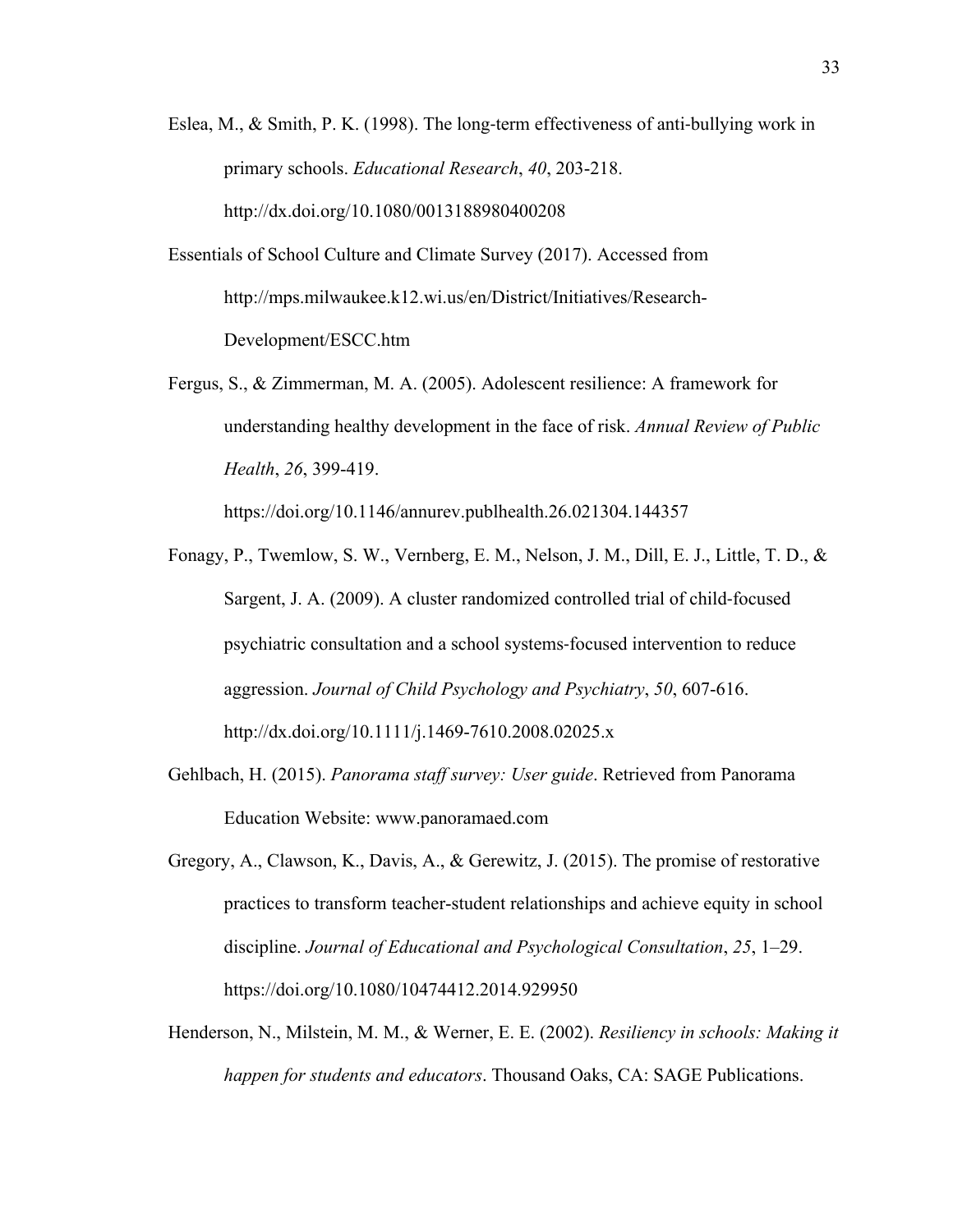Hulvershorn, K., & Mulholland, S. (2018) Restorative practices and the integration of social emotional learning as a path to positive school climates. *Journal of Research in Innovative Teaching & Learning, 11*, 110-

123. https://doi.org/10.1108/JRIT-08-2017-0015

- Kaltiala-Heino, R., Rimpela, M., Rantenen, P., & Rimpela, A. (2000). Aggression at school – an indicator of adolescents at risk for mental disorders. *Journal of Adolescence, 23*, 661–674. http://dx.doi.org/10.1006/jado.2000.0351
- Koth, C. W., Bradshaw, C. P., & Leaf, P. J. (2008). A multilevel study of predictors of student perceptions of school climate: The effect of classroom-level factors. *Journal of Educational Psychology, 100,* 96–104. http://dx.doi.org/10.1037/0022- 0663.100.1.96
- Krovetz, M. L. (2008). *Fostering resilience: Expecting all students to use their minds and hearts well* (2nd ed.). Thousand Oaks, CA: SAGE Publications.
- Lam, K. (2016). School-based cognitive mindfulness intervention for internalizing problems: Pilot study with Hong Kong elementary students. *Journal of Child and Family Studies, 25*, 3293-3308. http://dx.doi.org/10.1007/s10826-016-0483-9
- LaRusso, M. D., Romer, D., & Selman, R. L. (2008). Teachers as builders of respectful school climates: Implications for adolescent drug use norms and depressive symptoms in high school. *Journal of Youth and Adolescence*, *37*, 386-398. http://dx.doi.org/10.1007/s10964-007-9212-4
- Lillehoj, C. J., Griffin, K. W., & Spoth, R. (2004). Program provider and observer ratings of school-based preventive intervention implementation: Agreement and relation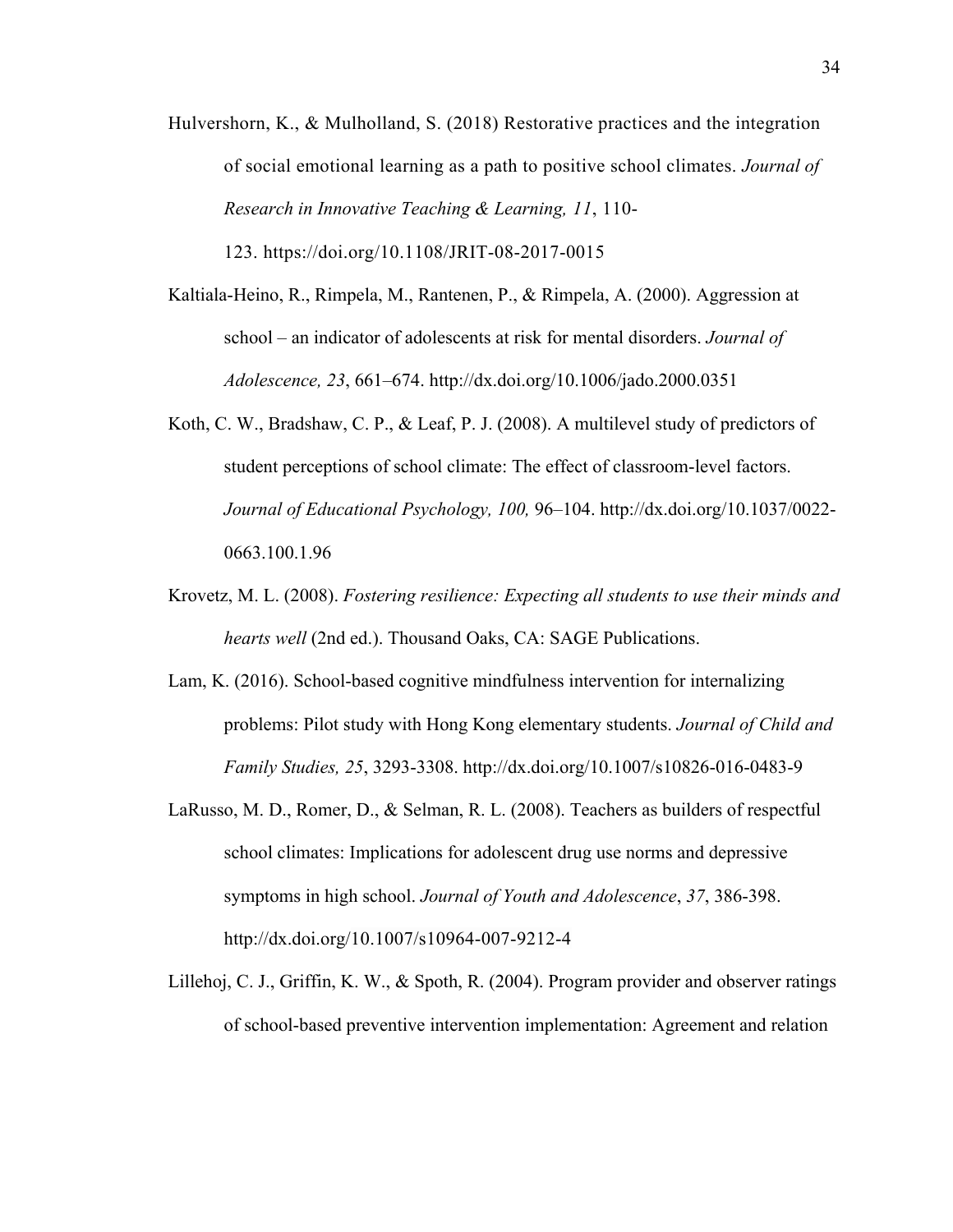to youth outcomes. *Health Education & Behavior*, *31*, 242-257. https://doi.org/10.1177/1090198103260514

- Macready, T. (2009). Learning social responsibility in schools: A restorative practice. *Educational Psychology in Practice, 25,* 211-220. https://doi.org/10.1080/02667360903151767
- Masten, A. S. (2014). *Ordinary magic: Resilience in development*. New York, NY: Guilford Publications.

Masten, A. S., Burt, K. B., Roisman, G. I., Obradović, J., Long, J. D., & Tellegen, A. (2004). Resources and resilience in the transition to adulthood: Continuity and change. *Development and Psychopathology*, *16*, 1071-1094. https://doi.org/10.1017/S0954579404040143

- Masters, G. N. (2014). Towards a growth mindset in assessment. *Practically Primary*, *19*, 4.
- McCluskey, G., Lloyd, G., Kane, J., Riddell, S., Stead, J., & Weedon, E. (2008). Can restorative practices in schools make a difference? *Educational Review, 60,* 405– 417. http://dx.doi.org/10.1080/00131910802393456
- Moore, K. A., & Ramirez, A. N. (2016). Adverse childhood experience and adolescent well-being: Do protective factors matter? *Child Indicators Research*, *9*, 299-316. https://doi.org/10.1007/s12187-015-9324-4
- Muller, C. (2001). The role of caring in the teacher-student relationship for at-risk students. *Sociological Inquiry*, *71*, 241-255. http://dx.doi.org/10.1111/j.1475- 682X.2001.tb01110.x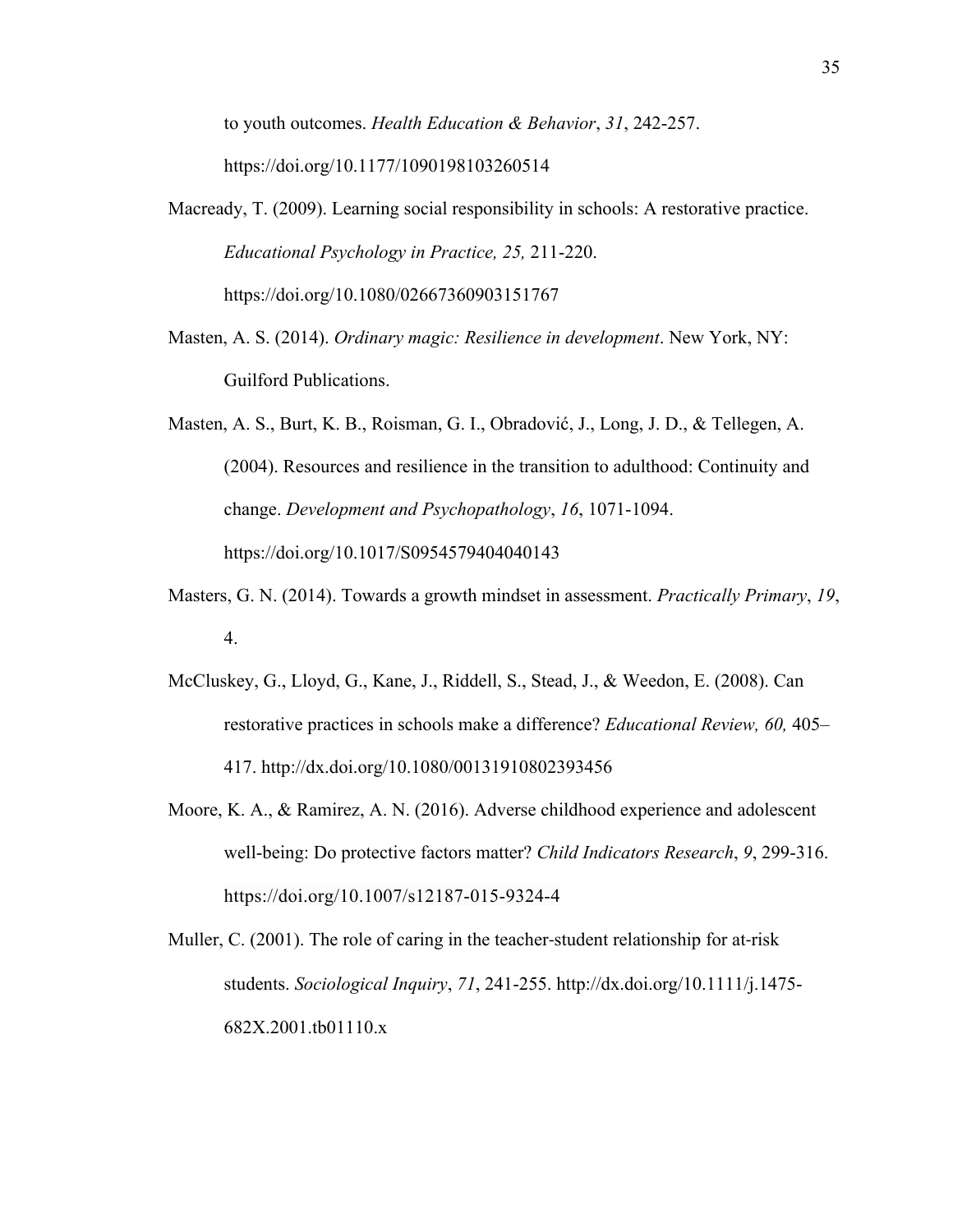- Murray, C. (2009). Parent and teacher relationships as predictors of school engagement and functioning among low-income urban youth. *The Journal of Early Adolescence*, *29*, 376-404. https://doi.org/10.1177/0272431608322940
- National Center for Education Statistics (2016). *ED School Climate Surveys* (EDSCLS). Retrieved from https://nces.ed.gov/surveys/edscls

National School Climate Council (NSCC, 2007). *The school climate challenge: Narrowing the gap between school climate research and school climate policy, practice guidelines and teacher education policy*. Retrieved from http://nscc.csee.net

- National Survey of Children's Health (NSCH, 2012). Data query from the Child and Adolescent Health Measurement Initiative. Accessed from http://childhealthdata .org/browse/survey/results?q=2408&r=1
- Oswald, M., Johnson, B., & Howard, S. (2003). Quantifying and evaluating resilience promoting factors - teachers' beliefs and perceived roles. *Research in Education, 70*, 50-64.

https://doi.org/10.7227/RIE.70.5

- Poulton, R., Caspi, A., Milne, B. J., Thomson, W. M., Taylor, A., Sears, M. R., & Moffitt, T. E. (2002). Association between children's experience of socioeconomic disadvantage and adult health: A life-course study. *Lancet*, *360*, 1640–1645. http://doi.org/10.1016/S0140-6736(02)11602-3
- Reinke, W. M., Stormont, M., Herman, K. C., Puri, R., & Goel, N. (2011). Supporting children's mental health in schools: Teacher perceptions of needs, roles, and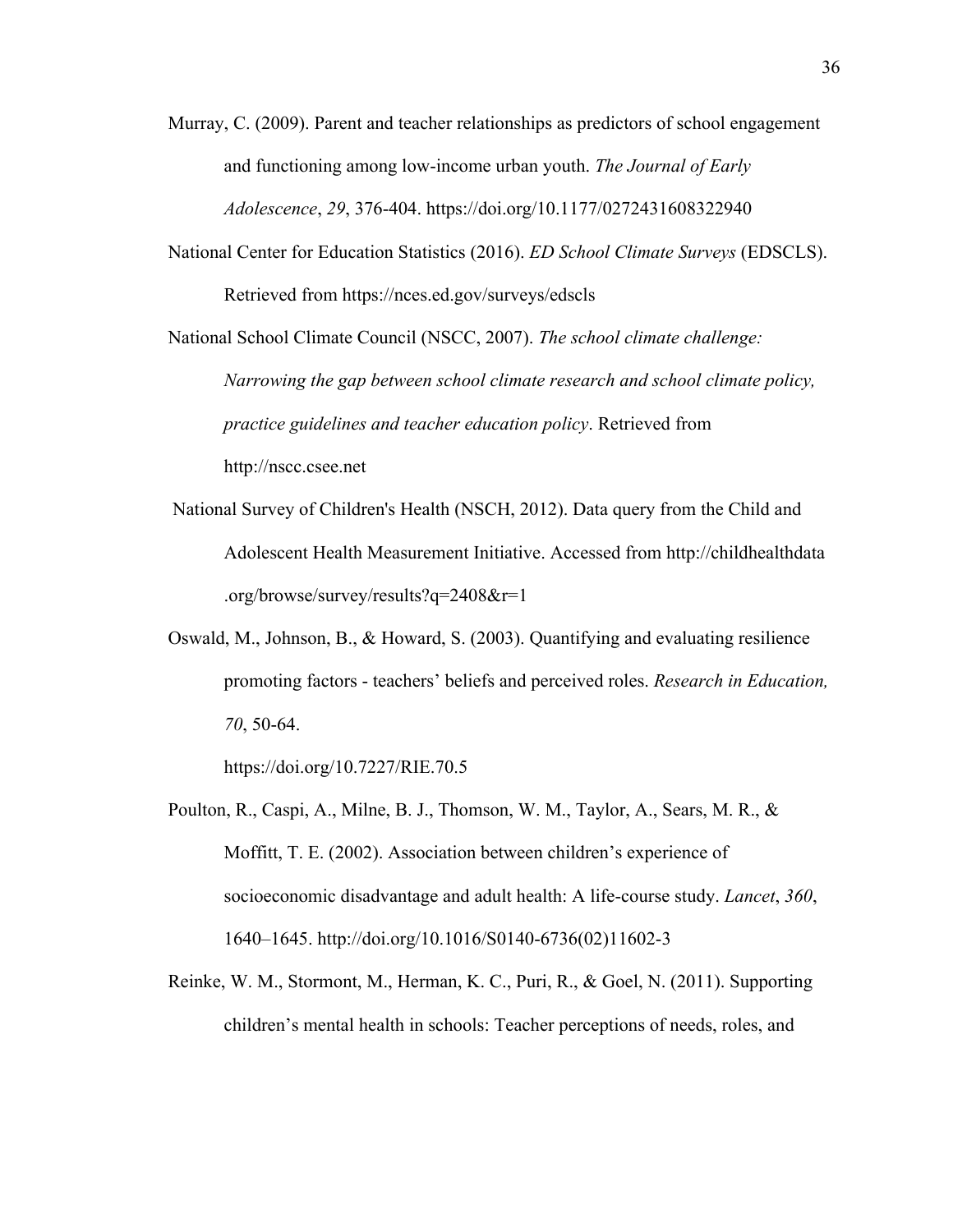barriers. *School Psychology Quarterly, 26,* 1–13. http://dx.doi.org/10.1037/a0022714

Richardson, V., Anders, P., Tidwell, D., & Lloyd, C. (1991). The Relationship Between Teachers' Beliefs and Practices in Reading Comprehension Instruction. *American Educational Research Journal*, *28*, 559-

586. https://doi.org/10.3102/00028312028003559

- Rigby, K. (2002). *New perspectives on bullying*. London, England: Jessica Kingsley Publishers.
- Rudasill, K. M., Reio, T. G., Stipanovic, N., & Taylor, J. E. (2010). A longitudinal study of student–teacher relationship quality, difficult temperament, and risky behavior from childhood to early adolescence. *Journal of School Psychology*, *48*, 389-412. https://doi.org/10.1016/j.jsp.2010.05.001
- Sebring, P. B., Allensworth, E., Bryk, A. S., Easton, J. Q., & Luppescu, S. (2006). *The essential supports for school improvement.* Chicago, IL: Consortium on Chicago School Research.
- Shrivastava, A., & Desousa, A. (2016). Resilience: A psychobiological construct for psychiatric disorders. *Indian Journal of Psychiatry*, *58*, 38–43. http://doi.org/10.4103/0019-5545.174365

Stewart, T., & Suldo, S. (2011). Relationships between social support sources and early adolescents' mental health: The moderating effect of student achievement level. *Psychology in the Schools*, *48*, 1016-1033. http://dx.doi.org/10.1002/pits.20607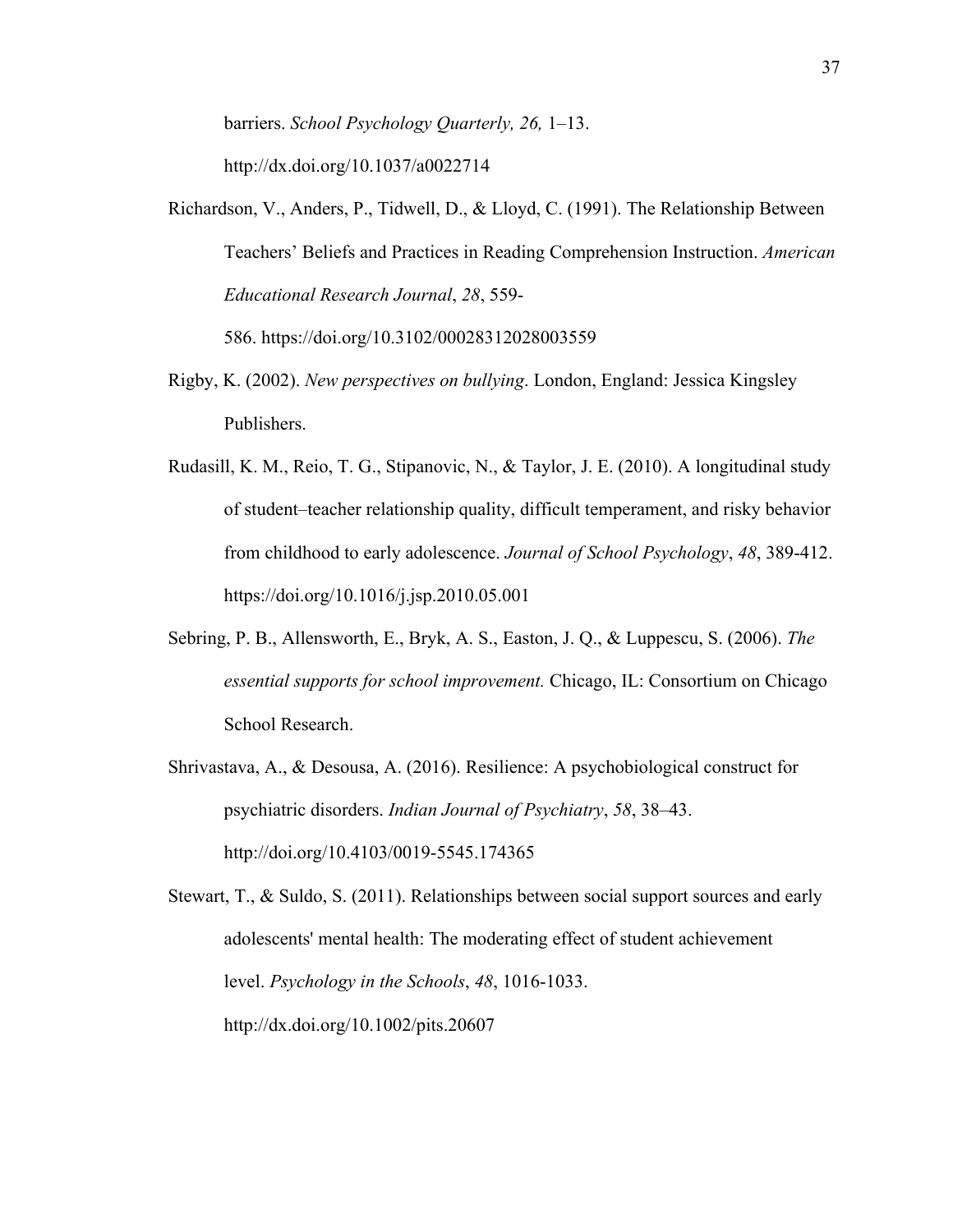- Substance Abuse and Mental Health Services Administration (SAMHSA, 2014). Results from the 2013 National Survey on Drug Use and Health: Summary of national findings, NSDUH Series H-48, HHS Publication No. (SMA) 14-4863. Rockville, MD.
- Suldo, S. M., Friedrich, A. A., White, T., Farmer, J., Minch, D., & Michalowski, J. (2009). Teacher support and adolescents' subjective well-being: A mixed-methods investigation. *School Psychology Review*, *38*, 67-85.
- Wang, C., Berry, B., & Swearer, S. M. (2013). The critical role of school climate in effective bullying prevention. *Theory into Practice*, *52*, 296-302. http://dx.doi.org/10.1080/00405841.2013.829735
- Wekerle, C., Waechter, R. L., Leung, E., & Leonard, M. (2007). Adolescence: A window of opportunity for positive change in mental health. *First Peoples Child and Family Review*, *3*, 8-16.
- Werner, E., & Smith, R. (1988). *Vulnerable but invincible: A longitudinal study of resilient children and youth.* New York, NY: Adams, Bannister, and Cox.
- Wyman, P. A., Brown, C. H., LoMurray, M., Schmeelk-Cone, K., Petrova, M., Yu, Q., ... & Wang, W. (2010). An outcome evaluation of the Sources of Strength suicide prevention program delivered by adolescent peer leaders in high schools. *American Journal of Public Health*, *100*, 1653-1661. http://dx.doi.org/10.2105/AJPH.2009.190025
- Wyman, P. A., Sandler, I., Wolchik, S., & Nelson, K. (2000). Resilience as cumulative competence promotion and stress protection: Theory and intervention. In D. Cicchetti, J. Rappaport, I. Sandler, & R. P. Weissberg (Eds.), *The promotion of*